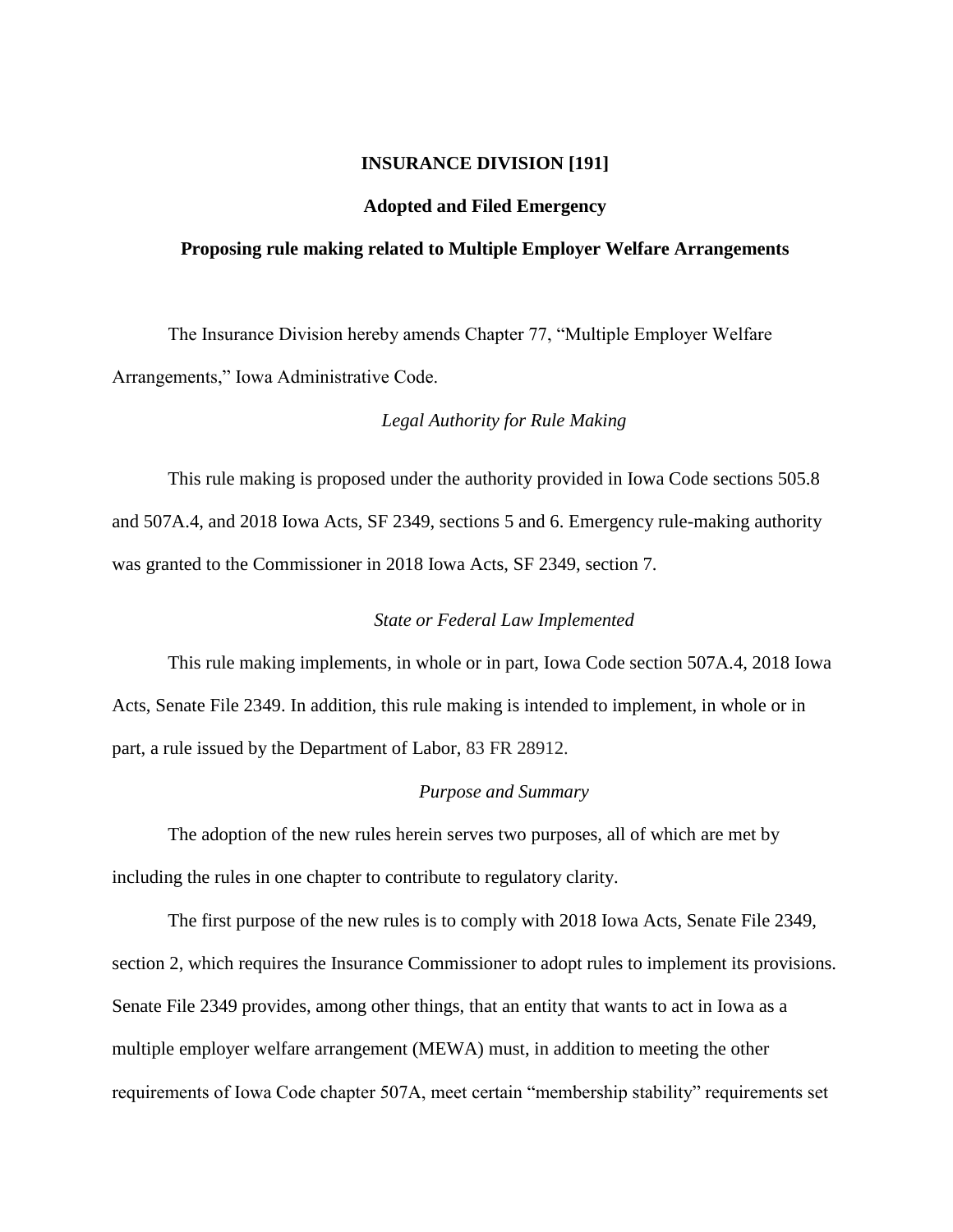forth by the Insurance Commissioner by rule. The new rules of Chapter 191—77 included in this Notice is intended to set forth such membership requirements for entities wishing to establish a fully insured MEWA, by ascertaining that there is a firm foundation for the stability of the underlying organization. Such stability is critical to ensure consumer protection.

Concurrently with the adoption of these rules, the Division is conducting an Adopted Emergency After Notice rule making (ARC ) rule making, which rescinds current chapter 191—77 and replaces it with rules that set forth such membership requirements for entities wishing to establish a self-funded MEWA.

During the comment period for ARC 3894C, the Insurance Division received comments from stakeholders that asked the extent of the application of those new rules to fully insured MEWAs. Accordingly, by making changes to the noticed rules of ARC 3894C (the Division clarified that those rules shall apply only to self-funded MEWAs through the changes incorporated into ARC  $\qquad$ , and by adopting the new rules in this rule-making (in which the Division clarifies that some of these rules specifically apply only to fully insured MEWAs), the Division addresses the confusion and clarifies the requirements for both types of MEWA.

The second purpose intended by the adopted new rules is to address the Department of Labor's rule, 83 FR 28912 (DOL rule) issued on June 19, 2018, which established criteria for the creation and administration of Association Health Plans (AHPs), and permitted the establishment of AHPs in a staggered implementation timeline beginning September 1, 2018.

The new DOL rule established some criteria under the Employee Retirement Income Security Act (ERISA) (section 3(5)), in addition to criteria already there. The new criteria permit a determination whereby employers may join together in a group or association of employers whereby, if the criteria are met, they will be permitted to be treated as if the group or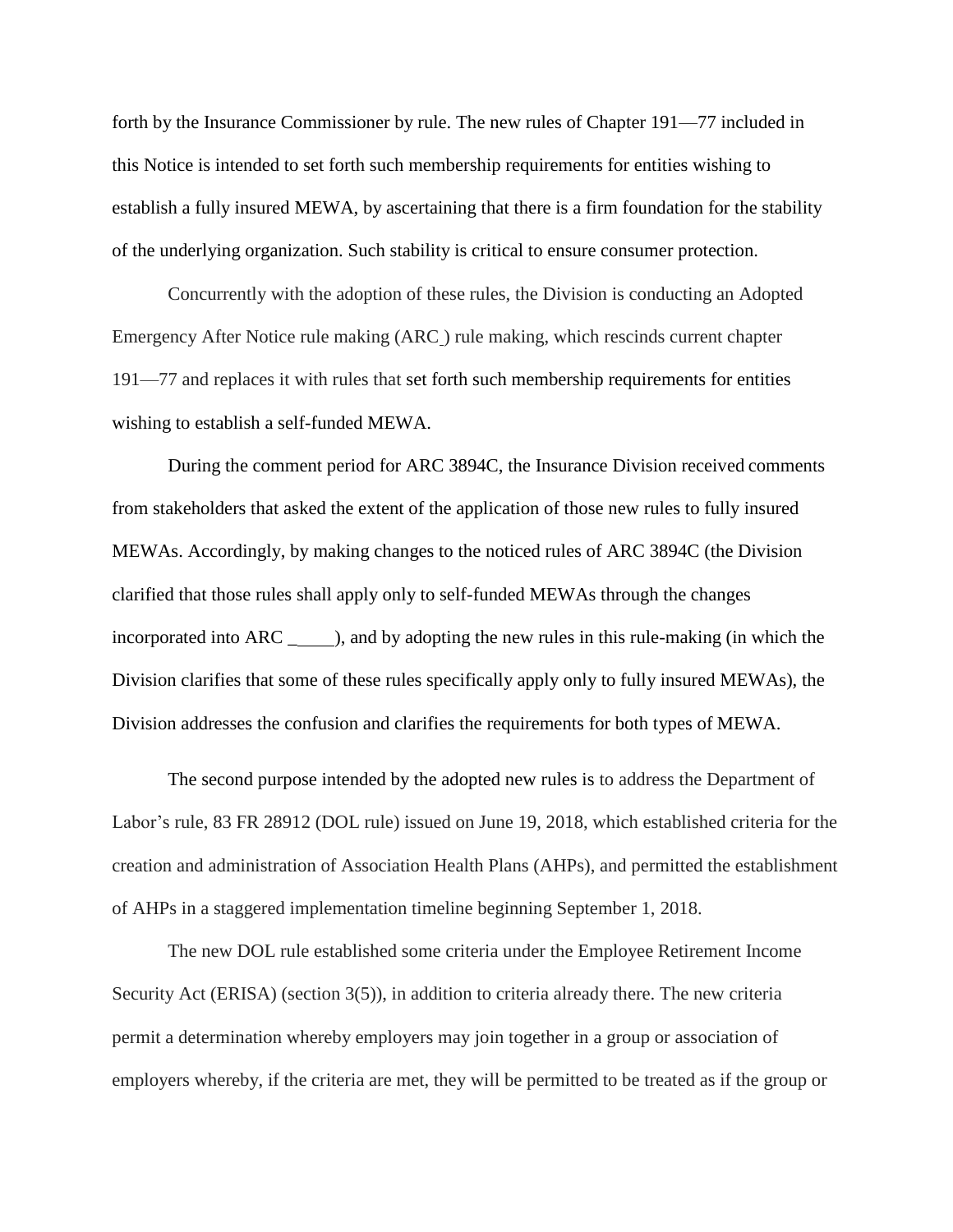association of employers were an employer sponsor of a single multiple-employer "employee welfare benefit plan" and "group health plan," as those terms are defined in Title I of ERISA. The DOL rule established a more flexible "commonality of interest" test for the employer members to support the establishment and maintenance of AHPs under ERISA. The DOL rule facilitates the adoption and administration of AHPs and expands access to affordable health coverage.

In anticipation of this rule, the Iowa Legislature granted the Insurance Commissioner rule-making authority, including emergency rule-making authority, over such AHPs in Iowa Code Chapter 514D in 2018 Iowa Acts, Senate File 2349, Sections 5 and 7. The rules adopted in this rule making provide a framework for the establishment of both fully insured and self-insured AHPs, as contemplated in the DOL rule.

The DOL rule contained a staggered implementation timeline, allowing for associations to establish a fully insured AHP beginning September 1, 2018. This rule making is are adopted emergency after notice in order to comply with both the requirements of the DOL rule and the authority granted to the Commissioner in 514D (through 2018 Iowa Acts, Senate File 2349, Sections 5 and 7).

These rules also address fully insured MEWAs, which are separate from the self-insured MEWAs that were addressed in prior rulemaking. During the rulemaking process for Iowa Administrative Code Chapter 77 regarding self-funded MEWAs, it became clear that many stakeholders had questions about the applicability of existing rules under Iowa Administrative Code Chapter 77 to fully insured MEWAs.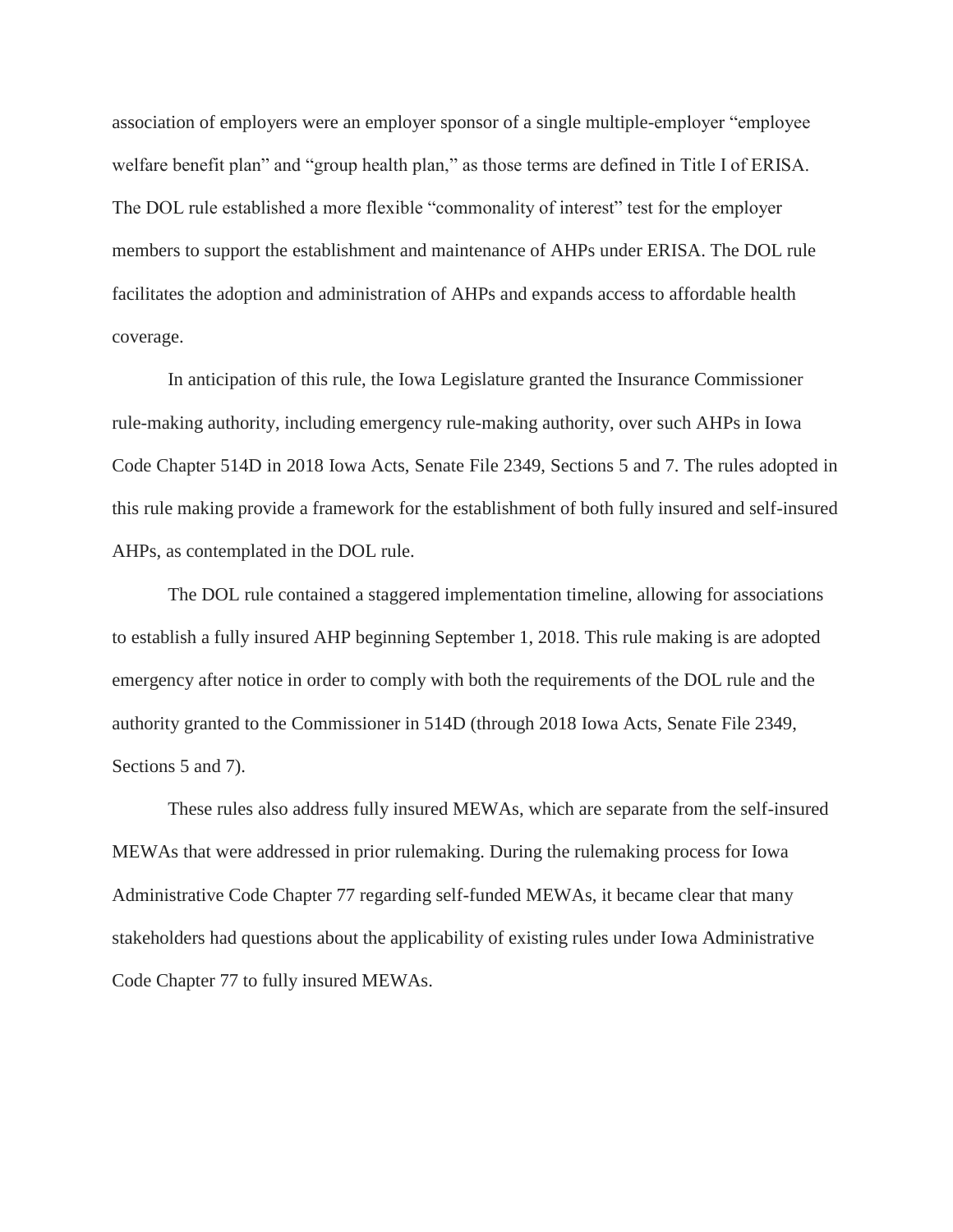# *Emergency Adoption of Rule Making*

In compliance with Iowa Code section 17A.4(3), these rules are filed emergency for two purposes.

First, these rules are filed emergency to complete the clarification of how the rules apply to both self-insured MEWAs and fully insured MEWAs, as the concurrent filing to ARC .

Second, these rules are filed emergency to provide guidance for associations to establish AHPs, as permitted by the DOL rule, while providing consumer protection to Iowa consumers.

All of the rules in this rule-making fall within the authority of the Commissioner to file emergency rules under 2018 Iowa Acts, Senate File 2349, sections 5, 6 and 7.

Delays caused by the notice and public participation requirements of Iowa Code section 17A.4 would be contrary to public interest, and these amendments are also published herein under Notice of Intended Action as ARC to allow for public comment. The Insurance Division finds that the availability and affordability of health insurance is critical for the greater public interest, and the necessity of ensuring that MEWA and AHP coverage has appropriate consumer protections requires these rules to be immediately implemented.

The Insurance Division adopted these rules September 6, 2018.

These amendments are also published herein under Notice of Intended Action as ARC C to allow for public comment.

# *Fiscal Impact*

This rule making may have some fiscal impact to the State of Iowa, in that an increase in the number of these plans being sold would increase the amount of premium tax funds collected by the State from insurance companies providing coverage to fully insured MEWAs and fully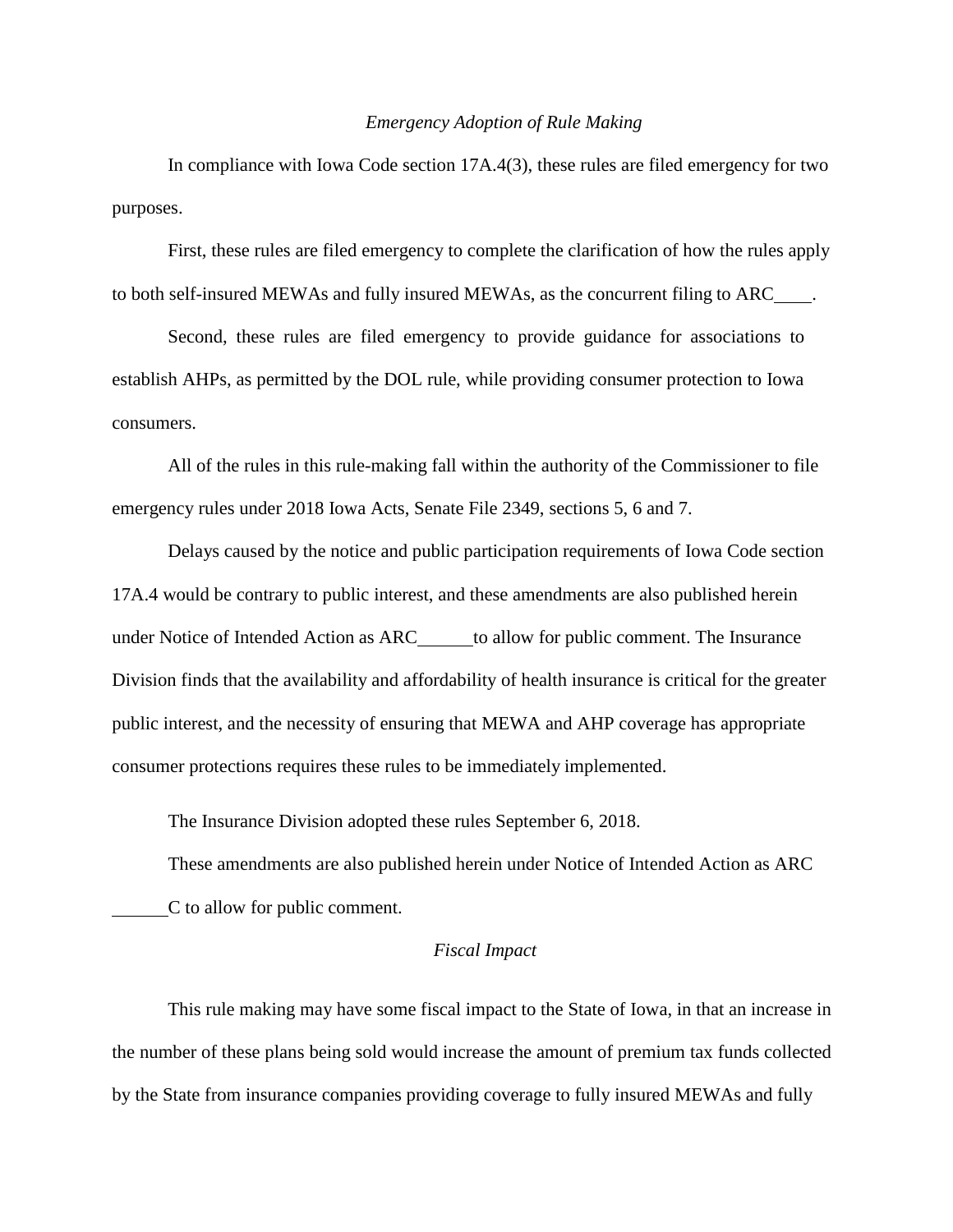insured AHPs.

## *Jobs Impact*

After analysis and review of this rule making, no impact on jobs has been found. The staff of the Insurance Division should be able to handle the work required to administerthese rules.

# *Waivers*

The Division's general waiver provisions of 191—Chapter 4 apply to these rules.

# *Review by Administrative Rules Review Committee*

The Administrative Rules Review Committee, a bipartisan legislative committee which oversees rule making by executive branch agencies, may, on its own motion or on written request by any individual or group, review this rule making at its regular [monthly](https://www.legis.iowa.gov/committees/meetings/meetingsListComm?groupID=705&amp%3Bga=87) meeting or at a special meeting. The Committee's meetings are open to the public, and interested persons may be heard as provided in Iowa Code section 17A.8(6).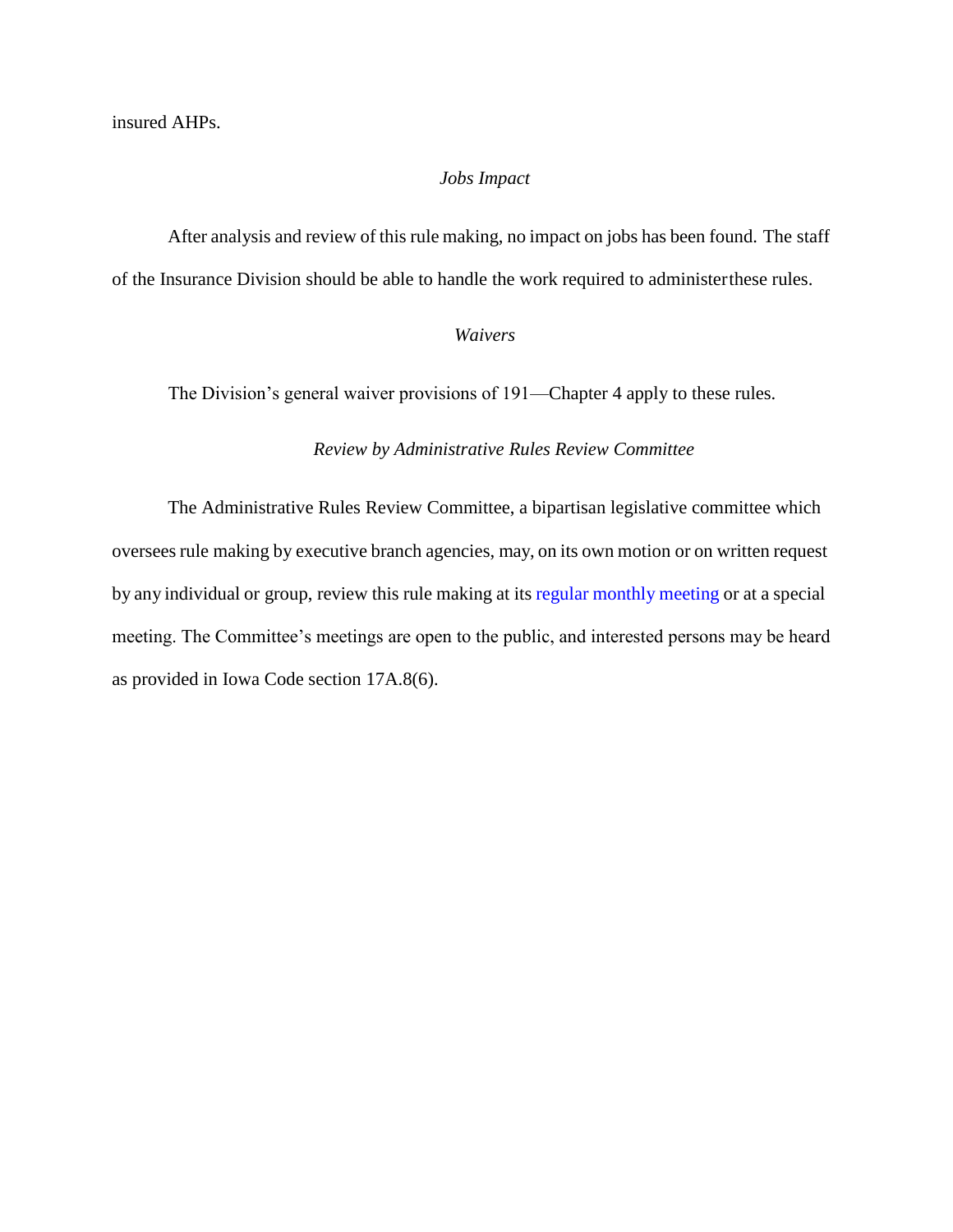The following rule-making action is adopted:

Adopt **new** rules **191—77.4(507A)** through **191—77.6(507A)** as follows:

## **191—77.4(507A) Fully insured Multiple Employer Welfare Arrangements.**

**77.4(1)** *Certificate of registration.* A person shall not establish or maintain a fully insured employee welfare benefit plan that is a fully insured MEWA in this state unless the MEWA obtains and maintains a certificate of registration pursuant to this rule. Such certificate of registration is required for all MEWAs that elect to offer fully insured employee welfare benefit plans to residents of this state whether or not the MEWA is domiciled in the state.

## **77.4(2)** *Application for certificate of registration for fully insured MEWA.*

*a.* A person wishing to obtain a certificate of registration as a fully insured MEWA pursuant to this chapter shall submit an application for registration to the commissioner. This application shall include the following:

(1) A business plan, including a copy of all health coverage contracts or other instruments which the fully insured MEWA applicant proposes to make with or sell to its employer members or its association's or group's members, a copy of its health coverage description, and the printed matter to be used in the solicitation of employer members or its association's or group's members to purchase the health coverage.

(2) Copies of all articles, bylaws, agreements, or other documents or instruments describing the rights and obligations of employers, employees, and beneficiaries with respect to the fully insured MEWA applicant.

(3) A current list of all members of the employer group or association sponsoring the fully insured MEWA applicant, a description of the relationship among the employers, a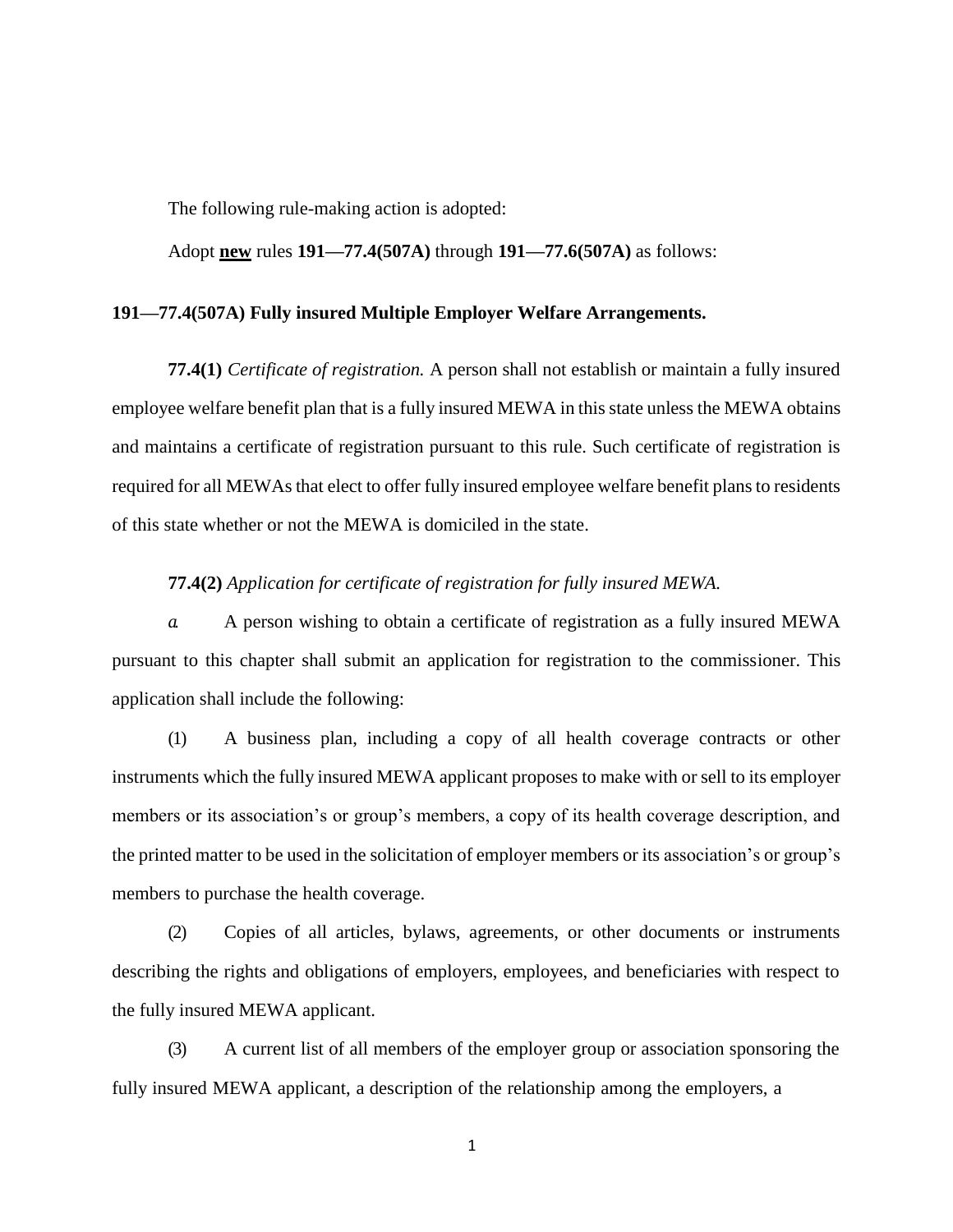description of how the relationship serves as the basis for the formation of the association or employer group, and a description of how the employer group or association complies with paragraphs 77.4(4)"*a*" and 77.4(4)"*b*", if applicable.

(4) A description of the activities of the association or group of employers on behalf of its employer members or its association's or group's members other than the sponsorship of the fully insured MEWA applicant, to further demonstrate compliance with [77.4.4"](https://www.legis.iowa.gov/docs/iac/rule/191.77.7.pdf)*a*", if applicable.

(5) A statement from an authorized representative of the fully insured MEWA applicant that certifies all of the following:

1. The fully insured MEWA applicant shall be administered by an insurer authorized to do the business of insurance in this state or by an authorized third-party administrator (that holds a current certificate of registration issued by the commissioner pursuant to Iowa Code section [510.21\)](https://www.legis.iowa.gov/docs/ico/section/2018/510.21.pdf).

2. The fully insured MEWA applicant is established by a trade, industry, or professional association of employers that has a constitution or bylaws, is organized and maintained in good faith, and meets all membership requirements set forth in subrule 77.4(4).

3. The association or group of employers sponsoring the fully insured MEWA applicant is engaged in substantial activity for its members other than sponsorship of an employee welfare benefit plan.

4. The association is a nonprofit entity organized or authorized to do business under applicable Iowa law.

5. No insurance producers or benefits consultants established, sponsored, administer, or serve as a trustee or on the governing body of the fully insured MEWA applicant.

(6) A certificate from an authorized representative of the fully insured MEWA applicant that, to the best of the authorized representative's knowledge and belief, the fully insured MEWA applicant is in compliance with all applicable provisions of the Employee Retirement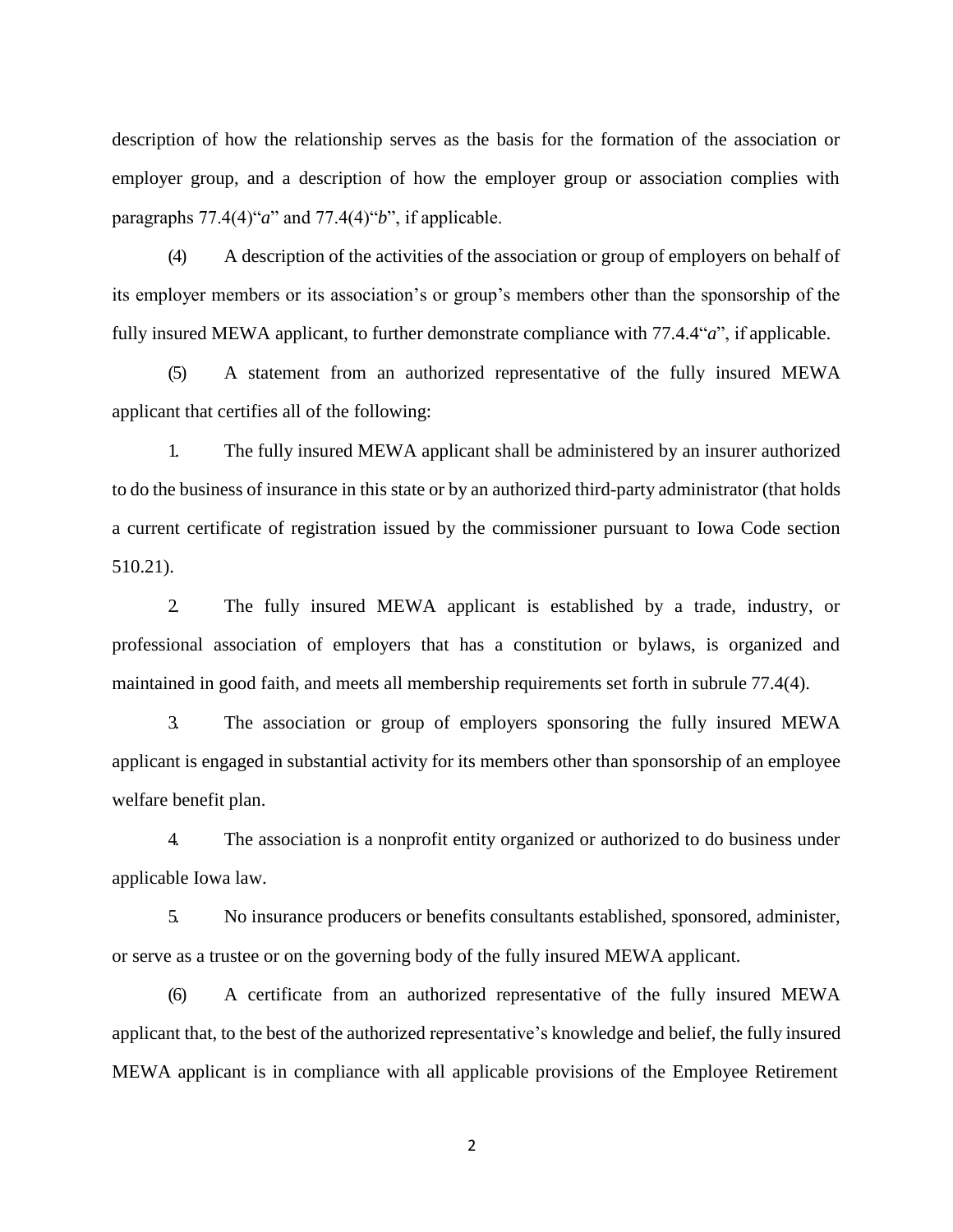Income Security Act of 1974 (29 U.S.C. Section 1001 et seq.).

(7) A description of and evidence of a mechanism, approved by the commissioner, to ensure that claims shall be paid in the event a member of the fully insured MEWA applicant is unable to comply with the fully insured MEWA applicant's contribution requirements.

(8) A copy of the most recent Form M-1 filed by the fully insured MEWA applicant with the U.S. Department of Labor, Pension and Welfare Benefits Administration.

(9) Biographical affidavits from all members of the board of directors of the fully insured MEWA applicant. The affidavits shall be prepared using the current template for biographical affidavits prescribed by the National Association of Insurance Commissioners. This requirement shall not apply to any MEWA registered with the state prior to January 1, 2018.

(10) Any additional information requested by the commissioner.

*b.* The commissioner shall examine the application and any supporting documents submitted by the fully insured MEWA applicant. The commissioner may conduct any investigation that the commissioner may deem necessary and may examine under oath any persons interested in or connected with the fully insured MEWA applicant.

*c.* Within a reasonable time, either the commissioner shall issue to the fully insured MEWA applicant a certificate of registration upon finding that the fully insured MEWA applicant has met all requirements or the commissioner shall deny the application for a certificate of registration and provide notice to the fully insured MEWA applicant setting forth reasons for finding that the fully insured MEWA applicant does not meet all the requirements. An unsuccessful applicant may file a new application for a certificate of registration at any time.

**77.4(3)** *Filing requirements.* A fully insured MEWA shall annually, on or before the first day of March, file a certificate of compliance, which shall be signed and dated by the fully insured MEWA's authorized representative and shall certify all of the following:

*a.* That the fully insured MEWA meets the requirements of this rule and the applicable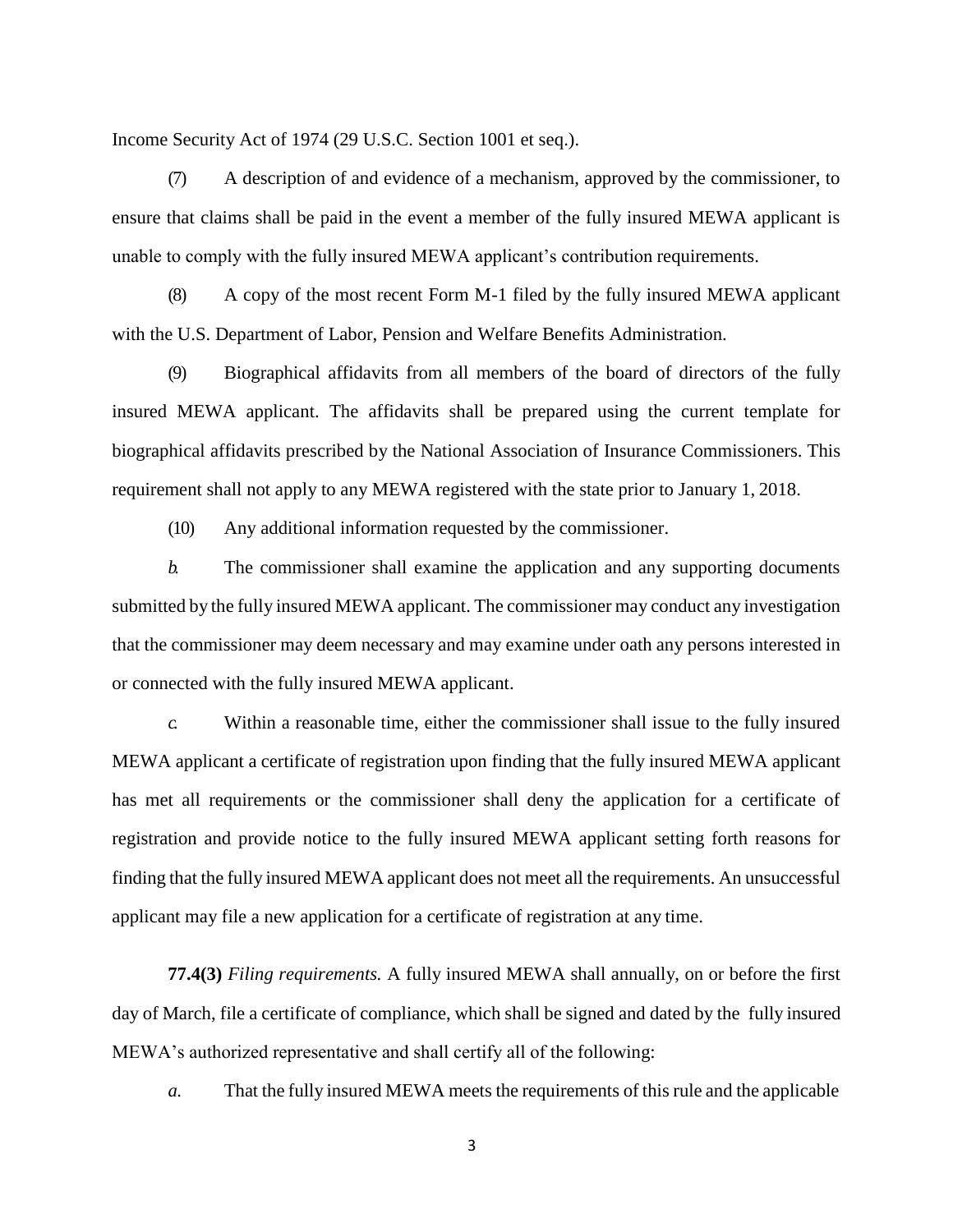provisions of Iowa statutes and regulations; and

*b..* That the fully insured MEWA has contracted with an insurer authorized to do the business of insurance in this state or with a third-party administrator who holds a current certificate of registration issued by the commissioner pursuant to Iowa Code section [510.21.](https://www.legis.iowa.gov/docs/ico/section/2018/510.21.pdf)

**77.4(4)** *Membership requirements.*

*a.* Any employer group or association that intends to form a fully insured MEWA shall have been established for a good-faith purpose other than for the purpose of providing insurance or a health plan.

*b.* The employer group or association that wishes to form a fully insured MEWA shall have been in existence for a period of five years at the time it seeks a certificate of registration as a fully insured MEWA.

*c.* The employer group or association sponsoring the fully insured MEWA shall collect annual dues from its employer members.

*d.* Each employer member that participates in an employee welfare benefit plan offered by the fully insured MEWA may only provide coverage to "eligible employees" as defined in Iowa Code 513B.2. This requirement only applies to the type of employees permitted to be employed by an employer member of the fully insured MEWA, and has no impact on what type of rating must be utilized by the fully insured MEWA.

*e.* Any employer member that participatesin an employee welfare benefit plan offered by a fully insured MEWA shall be a member of the employer group or association sponsoring the fully insured MEWA.

*f.* Any employer member that participates in an employee welfare benefit plan offered by a fully insured MEWA shall be required to participate in the fully insured MEWA for a period of not less than five calendar years. Any contract issued by a fully insured MEWA to an employer shall contain reasonable enforcement provisions, including but not limited to reasonable fees or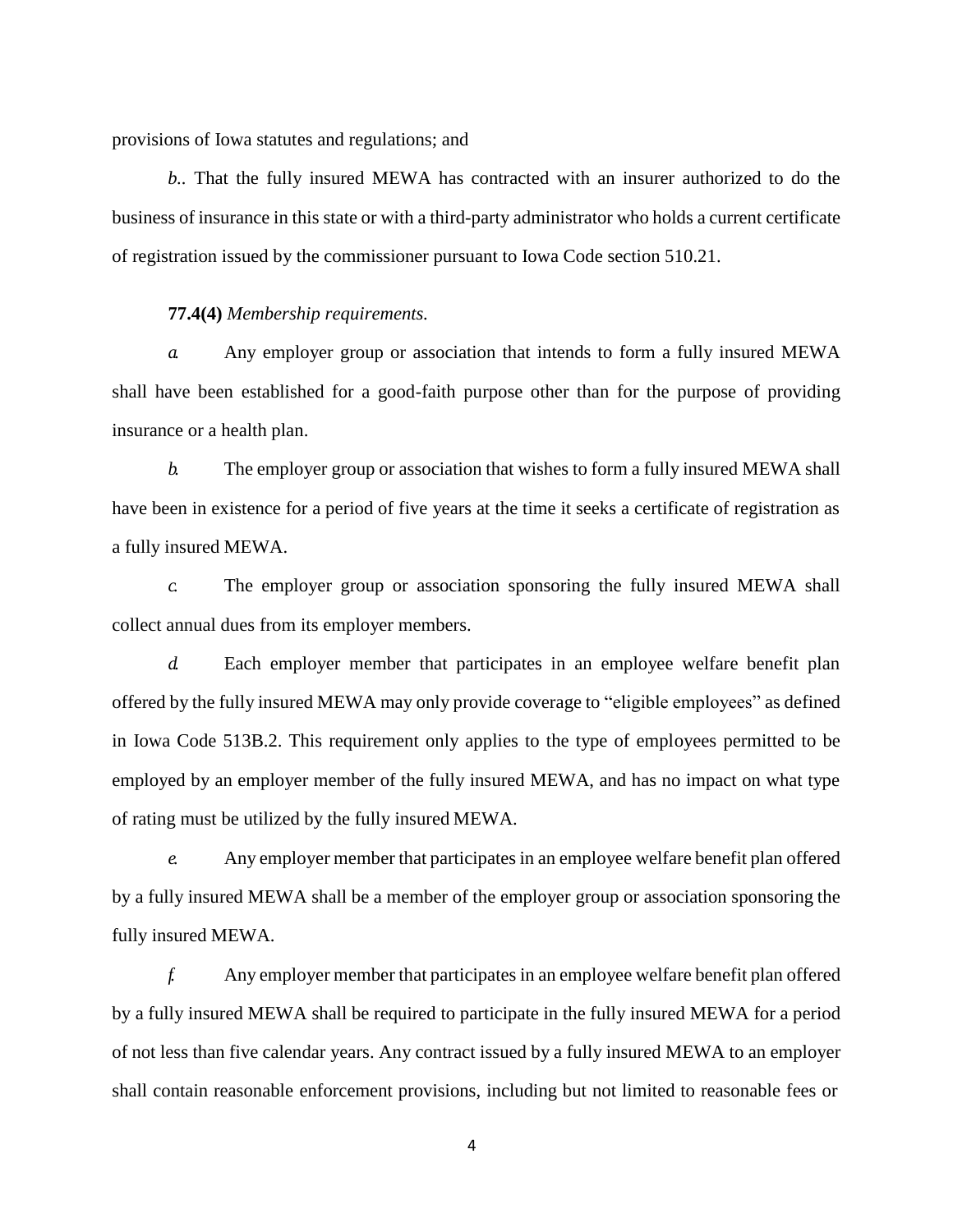assessments for early departure or for enrollment in another fully insured MEWA during the earlydeparture period.

*g.* The activities of the fully insured MEWA, including the establishment and maintenance of the employee welfare benefit plan, shall be controlled by the fully insured MEWA's employer members, either directly or indirectly through the regular nomination and election of directors, trustees, officers, or other similar representatives to control on the employer members' behalf.

*h.* The membership requirements set forth in [paragraphs 77.4\(4\)"](https://www.legis.iowa.gov/docs/iac/rule/191.77.7.pdf)*a*" throug[h](https://www.legis.iowa.gov/docs/iac/rule/191.77.7.pdf) [77.4\(4\)"](https://www.legis.iowa.gov/docs/iac/rule/191.77.7.pdf)*g*" are not applicable to fully insured MEWAs that received a certificate of registration from the commissioner prior to January 1, 2018.

**77.4(5)** *Policy or contract.* Every health benefit plan offered by any insurer to the fully insured MEWA shall comply with the following:

*a.* Notice to purchasers. Every health benefit plan application for coverage and every policy and certificate issued by an insurer to the fully insured MEWA shall contain in 14-point type or, if electronic, of equivalent prominence, on the front page the following notice prominently displayed:

### **NOTICE**

**This policy is issued by a fully insured multiple employer welfare arrangement (MEWA). MEWAs are not subject to all of the insurance laws and regulations of your state. State insurance insolvency guaranty funds are not available for your MEWA.**

# **Please review the policy closely to understand the covered benefits.**

*b.* Guaranteed issue. An insurer offering a health benefit plan to a fully insured MEWA shall guarantee acceptance of all eligible individuals that are part of the employer members or association's or group's members of the fully insured MEWA and, if coverage is offered to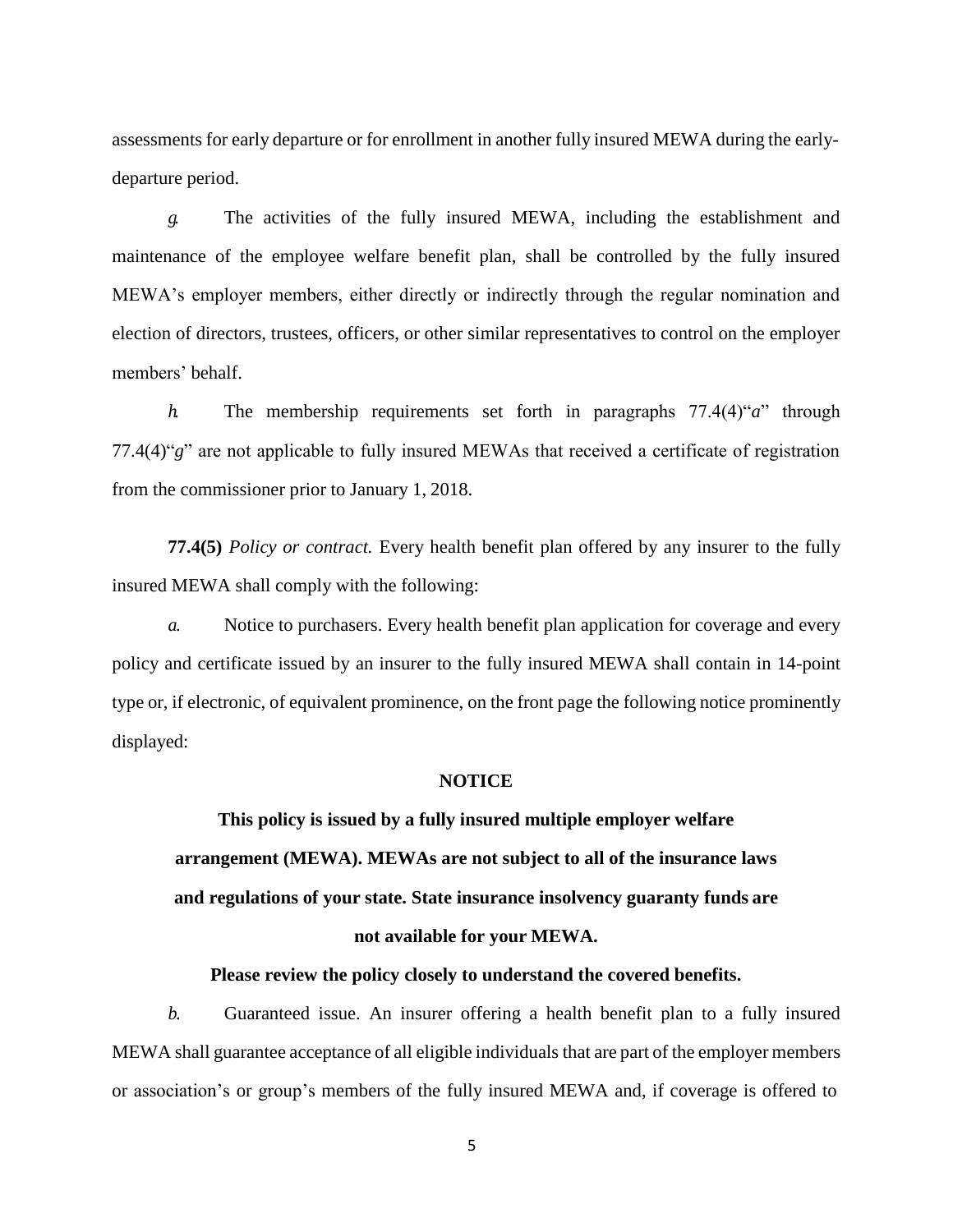spouses and dependents, to all of the spouses and dependents

*c.* Types of benefits that can be offered*.* Fully insured MEWAs shall offer only medical, dental, optical, surgical, hospital, accident and sickness, prescription, life insurance, or disability benefits. A fully insured MEWA that offers life insurance benefits shall comply with all applicable provisions of the Iowa Code relating to life insurance and life insurance companies.

*d.* Compliance with HIPAA. All contracts or policies issued by an insurer to a fully insured MEWA shall conform to all the provisions of P.L.104-191, the Health Insurance Portability and Accountability Act of 1996 (HIPAA), including but not limited to guaranteed issue of all products, preexisting condition limitations, renewability, and portability provisions as well as the issuance of prior coverage certificates to enrollees no longer eligible for plan coverage.

*e.* Compliance with state mandates. Every health benefit plan offered by an insurer to a fully insured MEWA shall comply with all applicable state mandates, including Iowa Code chapter 514C, as if the health benefit plan were a group health policy under Iowa Code chapter 509.

*f.* Actuarial Value. Every health benefit plan offered by an insurer to a fully insured MEWA must contain a level of coverage equal to or greater than that designed to provide benefits that are actuarially equivalent to 60 percent of the full actuarial value of the benefits provided under the plan.

**77.4(6)** *Trade practices and enforcement.* A fully insured MEWA is subject to applicable provisions of the unfair trade practices Act, Iowa Code chapter [507B,](https://www.legis.iowa.gov/docs/ico/chapter/2018/507B.pdf) as if the fully insured MEWA is a "person" as defined in Iowa Code section 507B.2(1) The commissioner may investigate whether a fully insured MEWA or an insurer providing health benefit plans under the direction of a fully insured MEWA has violated this rule and, after a hearing conducted pursuant to chapters 17A and 507B, may enter any orders authorized under Iowa Code 505, 507A, 507B, or any other applicable chapters.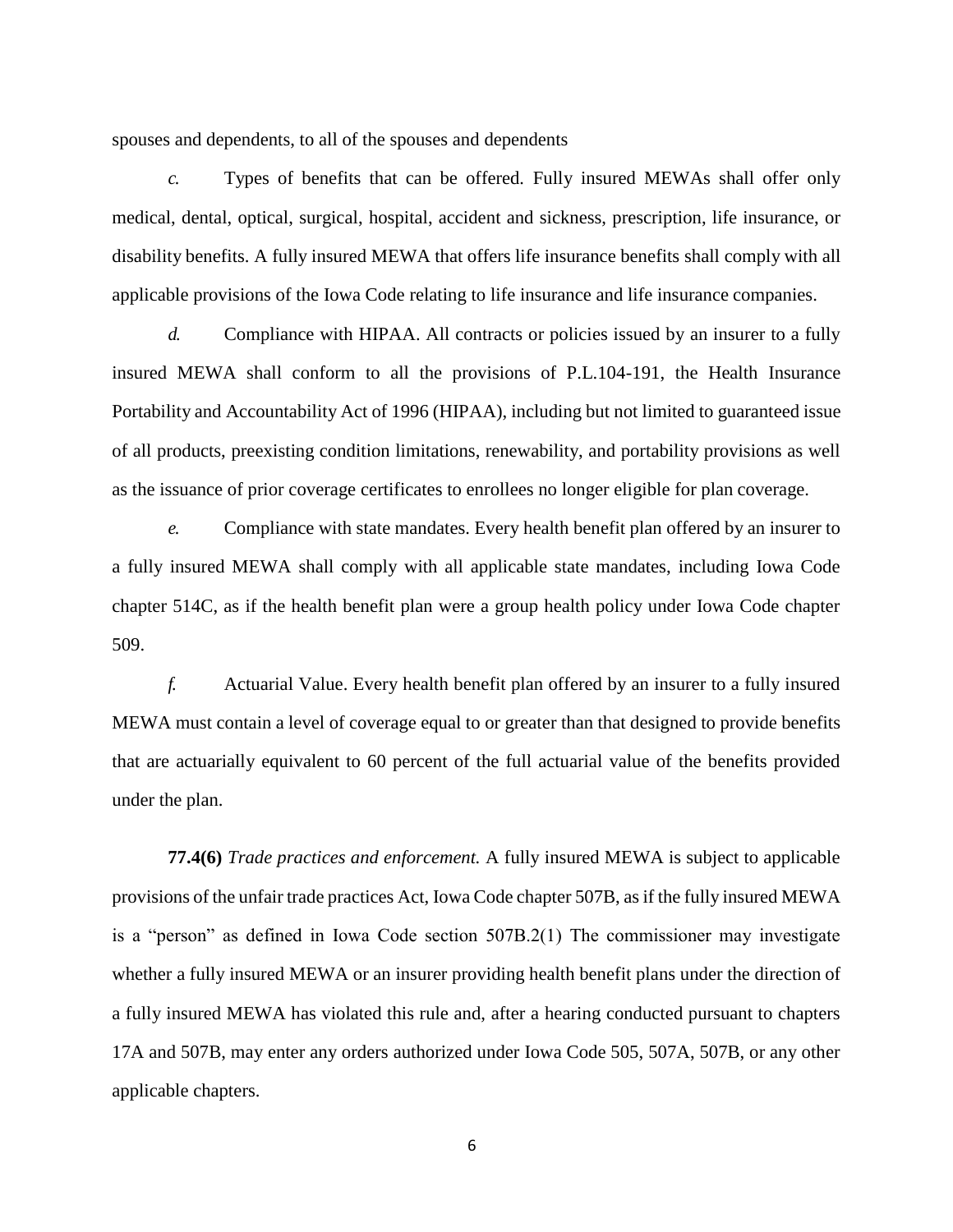**77.4(7)** *Filing fee.* A filing fee of \$100 shall accompany each application for a certificate of registration as a fully insured MEWA.

**77.4(8)** *Suspension or revocation of certificate of registration.* The commissioner may sanction a fully insured MEWA or suspend or revoke any certificate of registration issued to a fully insured MEWA upon any of the following grounds:

*a.* Failure to comply with any provision of these rules or any applicable provision of the Iowa Code.

*b.* Failure to comply with any lawful order of the commissioner.

*c.* A finding that the application or any necessary forms that have been filed with the commissioner contain fraudulent information or omissions.

# **191—77.5(507A,513D) Self-Insured Association Health Plans.**

**77.5(1)** *Certificate of registration.* A person shall not establish or maintain a self-insured association health plan in this state unless the self-insured AHP obtains and maintains a certificate of registration pursuant to this rule. Such certificate of registration is required for all AHPs that elect to offer self-insured association health plans to residents of this state whether or not the AHP is domiciled in the state.

# **77.5(2)** *Application for certificate of registration for self-insured AHPs.*

*a.* A person wishing to obtain a certificate of registration as a self-insured AHP pursuant to this chapter shall submit an application and a plan of operation to the commissioner. This application and plan of operation shall include the following:

(1) A business plan, including a copy of all health coverage contracts or other instruments which the self-insured AHP applicant proposes to make with or sell to its employer members or its association's or group's members, a copy of its health coverage description and the printed matter to be used in the solicitation of employer members or its association's or group's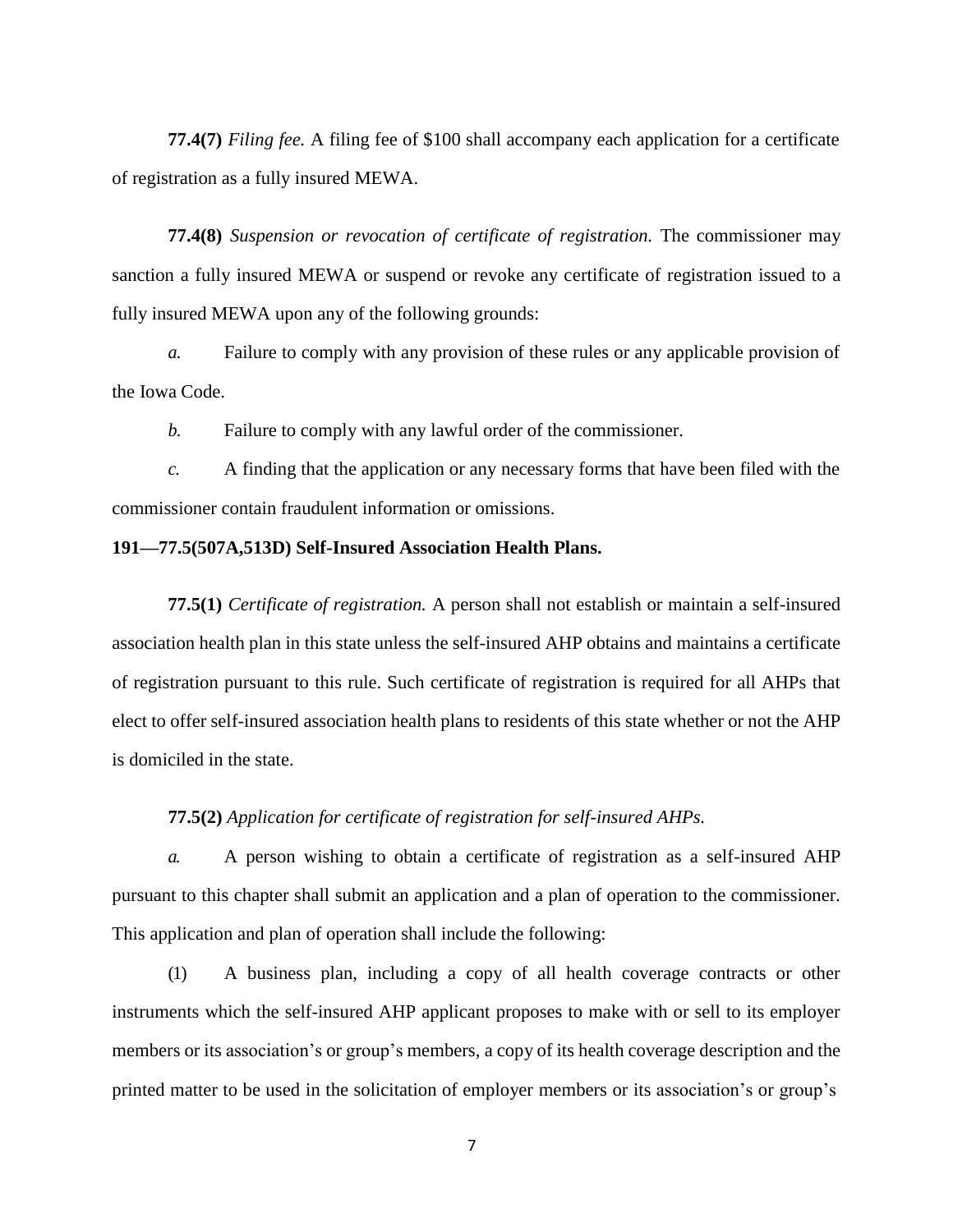members to purchase the health coverage.

(2) Copies of all articles, bylaws, agreements, or other documents or instruments describing the rights and obligations of employers, employees, and beneficiaries with respect to the self-insured AHP applicant.

(3) A current list of all members of the employer group or association sponsoring the self-insured AHP applicant, a description of the relationship among the employers, a description of how the relationship serves as the basis for the formation of the association or employer group, and a description of how the employer group or association complies with [paragraphs 77.5\(5\)"](https://www.legis.iowa.gov/docs/iac/rule/191.77.7.pdf)*a*" and [77.5\(5\)"](https://www.legis.iowa.gov/docs/iac/rule/191.77.7.pdf)*b,*" if applicable.

(4) A description of the activities of the association or group of employers on behalf of its employer members or its association's or group's members other than the sponsorship of the self-insured AHP applicant, to further demonstrate compliance with paragraph 77.5(5)"*a*" if applicable.

(5) Current financial statements of the self-insured AHP applicant that shall include, at a minimum, balance sheets, an income statement, a cash flow statement and a detailed listing of assets.

(6) An actuarial opinion which is prepared, signed, and dated by a person who is a member of the American Academy of Actuaries and which states that appropriate loss and loss adjustment reserves have been established, that adequate premiums are being charged, and that the association is operating in accordance with sound actuarial principles and in conformance with this rule.

(7) A statement from an authorized representative of the self-insured AHP applicant that certifies all of the following:

1. The self-insured AHP applicant shall be administered by an insurer authorized to do business in thisstate or by an authorized third-party administrator that holds a current certificate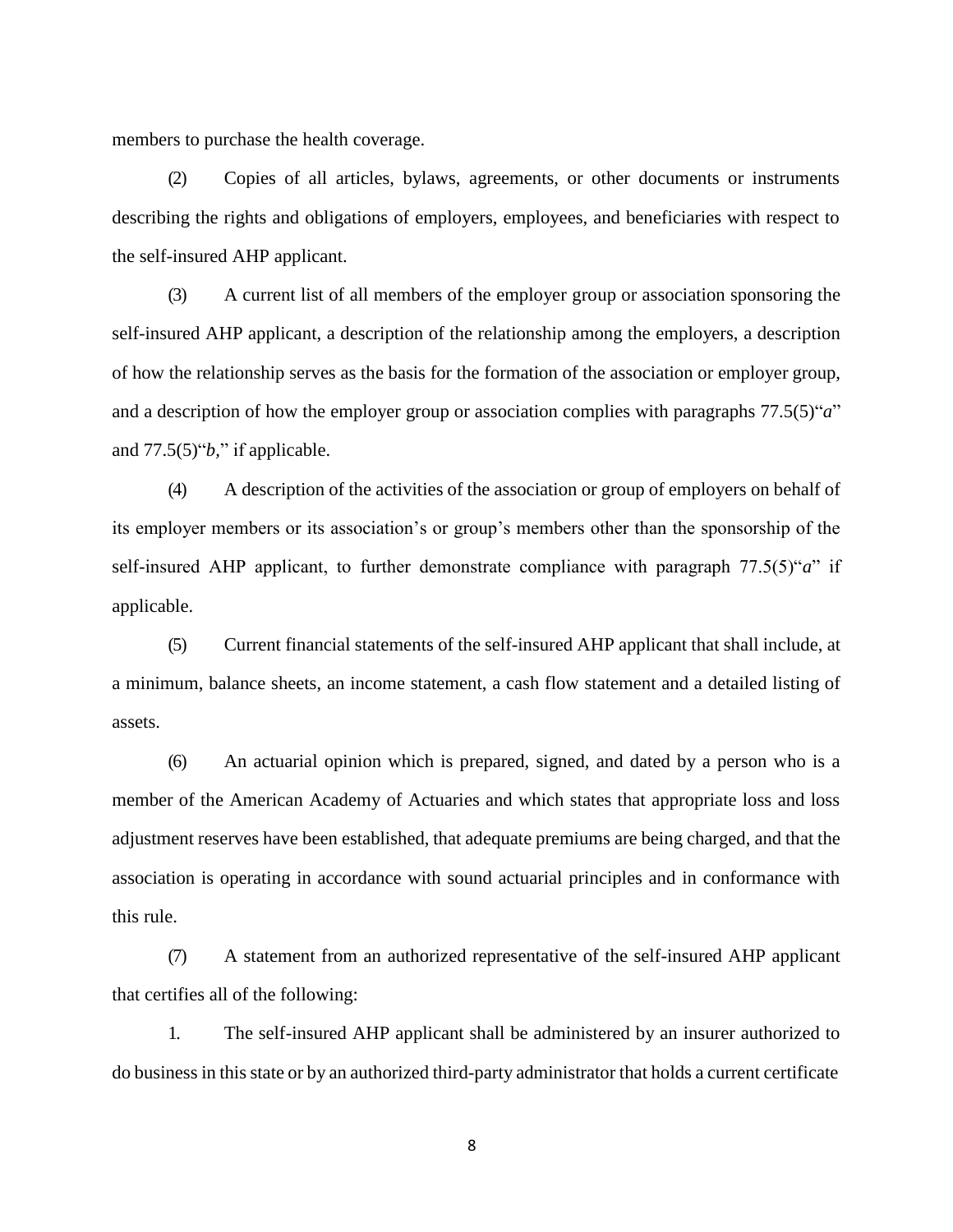of registration issued by the commissioner pursuant to Iowa Code section [510.21.](https://www.legis.iowa.gov/docs/ico/section/2018/510.21.pdf)

2. The self-insured AHP applicant is established by a trade, industry, or professional association of employers that has a constitution or bylaws, is organized and maintained in good faith, and meets all membership requirements set forth in subrule [77.5\(5\).](https://www.legis.iowa.gov/docs/iac/rule/191.77.7.pdf)

3. The association or group of employers sponsoring the self-insured AHP applicant is engaged in at least one substantial business purpose for its members other than sponsorship of an employee welfare benefit plan.

4. The association is a nonprofit entity organized or authorized to do business under applicable Iowa law.

5. No insurance producers or benefits consultants established, sponsored, administer, or serve as a trustee or on the governing body of the self-insured AHP applicant.

(8) A certificate from an authorized representative of the self-insured AHP applicant that, to the best of the authorized representative's knowledge and belief, the self-insured AHP applicant is in compliance with all applicable provisions of the Employee Retirement Income Security Act of 1974 (29 U.S.C. Section 1001 et seq.).

(9) A description of and evidence of a mechanism, approved by the commissioner, to ensure that claims shall be paid in the event a member of the self-insured AHP applicant is unable to comply with the self-insured AHP applicant's contribution requirements.

(10) A copy of the most recent Form M-1 filed by the self-insured AHP applicant with the U.S. Department of Labor, Pension and Welfare Benefits Administration.

(11) Biographical affidavits from all members of the board of directors of the selfinsured AHP applicant. The affidavits shall be prepared using the current template for biographical affidavits prescribed by the National Association of Insurance Commissioners.

(12) Any additional information requested by the commissioner.

*b.* The commissioner shall examine the application, the plan of operation, and any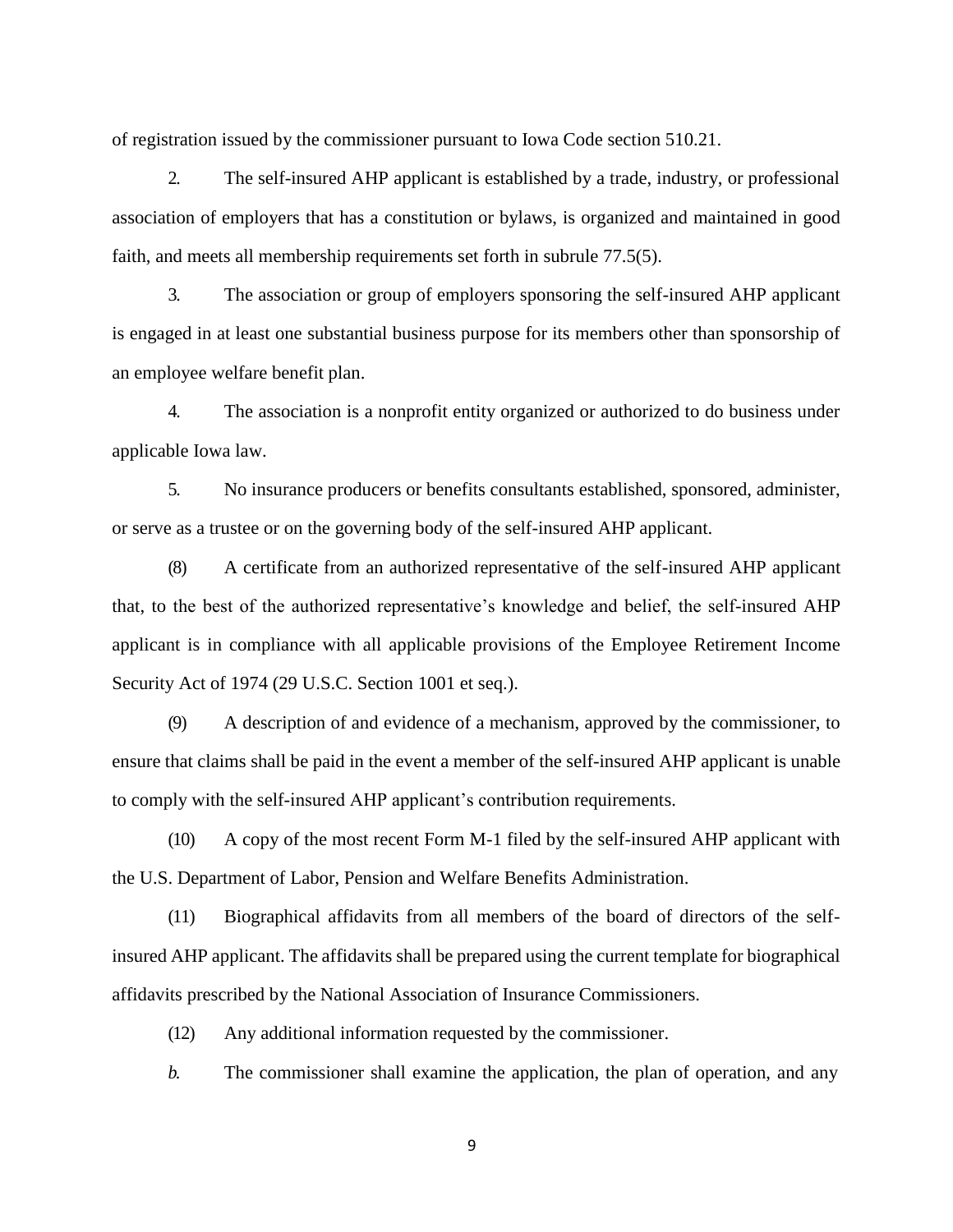supporting documents submitted by the self-insured AHP applicant. The commissioner may conduct any investigation that the commissioner may deem necessary and may examine under oath any persons interested in or connected with the self-insured AHP applicant.

*c.* Within a reasonable time, either the commissioner shall issue to the self-insured AHP applicant a certificate of registration upon finding that the self-insured AHP applicant has met all requirements or the commissioner shall deny the application for a certificate of registration and provide notice to the self-insured AHP applicant setting forth reasons for finding that the selfinsured AHP applicant does not meet all the requirements. An unsuccessful self-insured AHP applicant may file a new application for a certificate of registration at any time.

**77.5(3)** *Financial requirements.*

*a.* Surplus.

(1) Unless otherwise provided below or pursuant to the discretion of the commissioner, each self-insured AHP shall deposit with an organization or trustee meeting the requirements of rule [191—32.4\(](https://www.legis.iowa.gov/docs/iac/rule/191.32.4.pdf)508) cash, securities or any combination of these that is acceptable to the commissioner in the amount set forth below. In addition to the requirements set forth below, the commissioner may increase the amount required to be deposited based on the commissioner's written determination that such an increase is necessary to adequately secure any potential liability of the self-insured AHP to its employer members and enrollees, subject to Iowa Code chapter [17A](https://www.legis.iowa.gov/docs/ico/chapter/2018/17A.pdf) proceedings.

- (2) The surplus requirement for a self-insured AHP shall be the greater of:
- 1. \$500,000; or

31. 2. An amount equal to 10 percent of the written premium as of the previous December

*b.* Reserves and stop-loss coverage.

(1) A self-insured AHP shall have at all times aggregate excess stop-loss coverage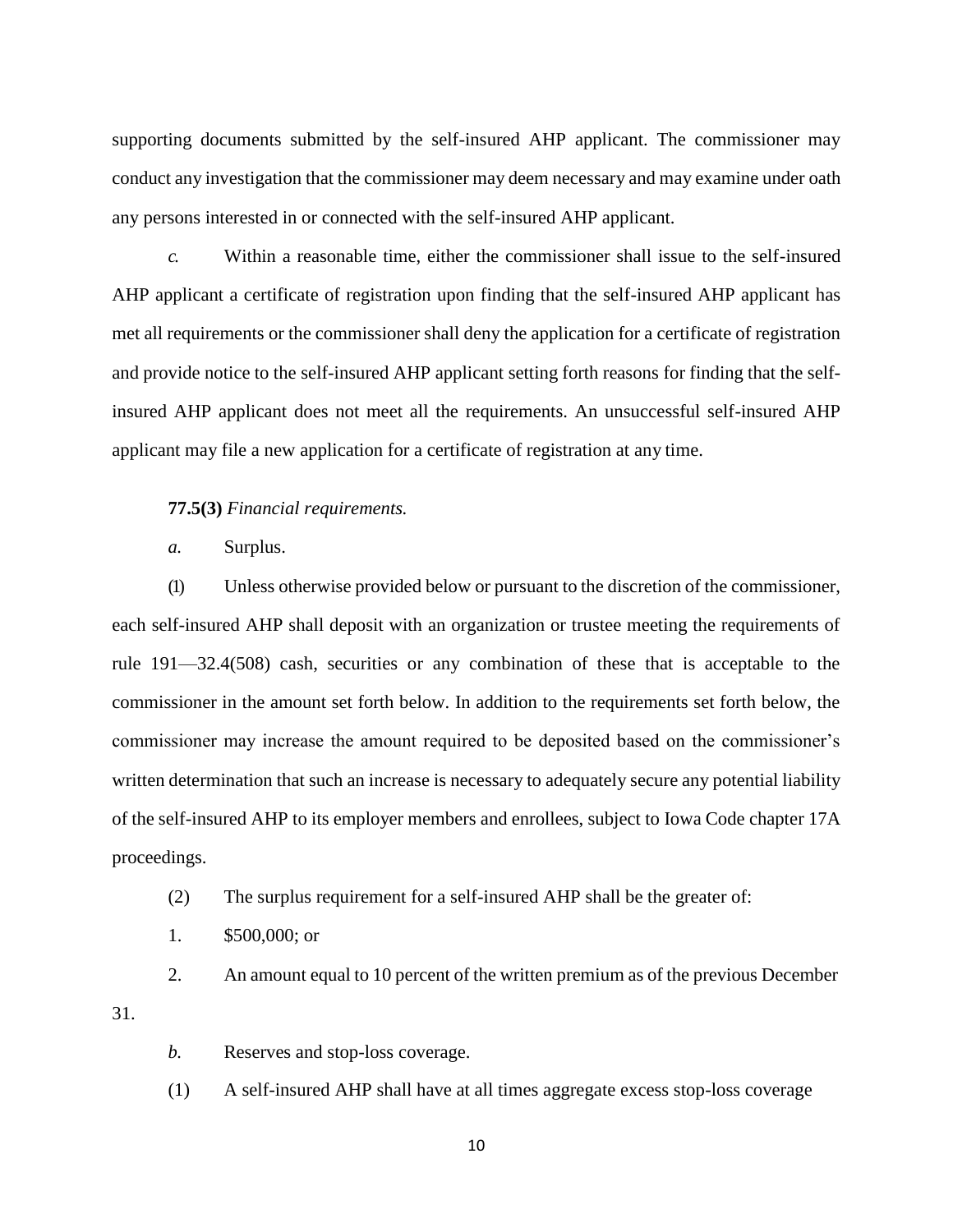providing the self-insured AHP with coverage with an attachment point which is not greater than 120 percent of actuarially projected losses on a calendar-year basis.

(2) A self-insured AHP shall establish and maintain specific stop-loss coverage providing the self-insured AHP with coverage with an attachment point which is not greater than 5 percent of annual expected claims for purposes of this subrule and shall provide for adjustments in the amount of that percentage as may be necessary to carry out the purposes of this subrule as determined by sound actuarial principles.

(3) A self-insured AHP shall establish and maintain appropriate loss and loss adjustment reserves determined by sound actuarial principles.

(4) Premiums shall be set to fund at least 100 percent of the self-insured AHP's actuarially projected losses plus all other costs of the self-insured AHP.

(5) All coverage obtained pursuant to subparagraphs  $77.5(3)$  "b" $(1)$  and  $77.5(3)$  "b" $(2)$ " shall contain a provision allowing for at least 90 days' notice to the commissioner upon cancellation or nonrenewal of the contract.

(6) No contract or policy of per-occurrence or aggregate excess insurance shall be recognized in considering the ability of an applicant to fulfill its financial obligations under this subrule, unless such contract or policy is issued by a company that is:

1. Licensed to transact business in this state; or

2. Authorized to do business in Iowa as an accredited or certified reinsurer.

**77.5(4)** *Filing requirements.* A self-insured AHP shall file the following reports with the commissioner:

*a.* Annual report. A self-insured AHP shall annually, on or before the first day of March, file a report which has been verified by at least two of its principal officers and which covers the preceding calendar year. The report shall be on the form designated by the commissioner. The report shall be completed using statutory accounting practices and shall include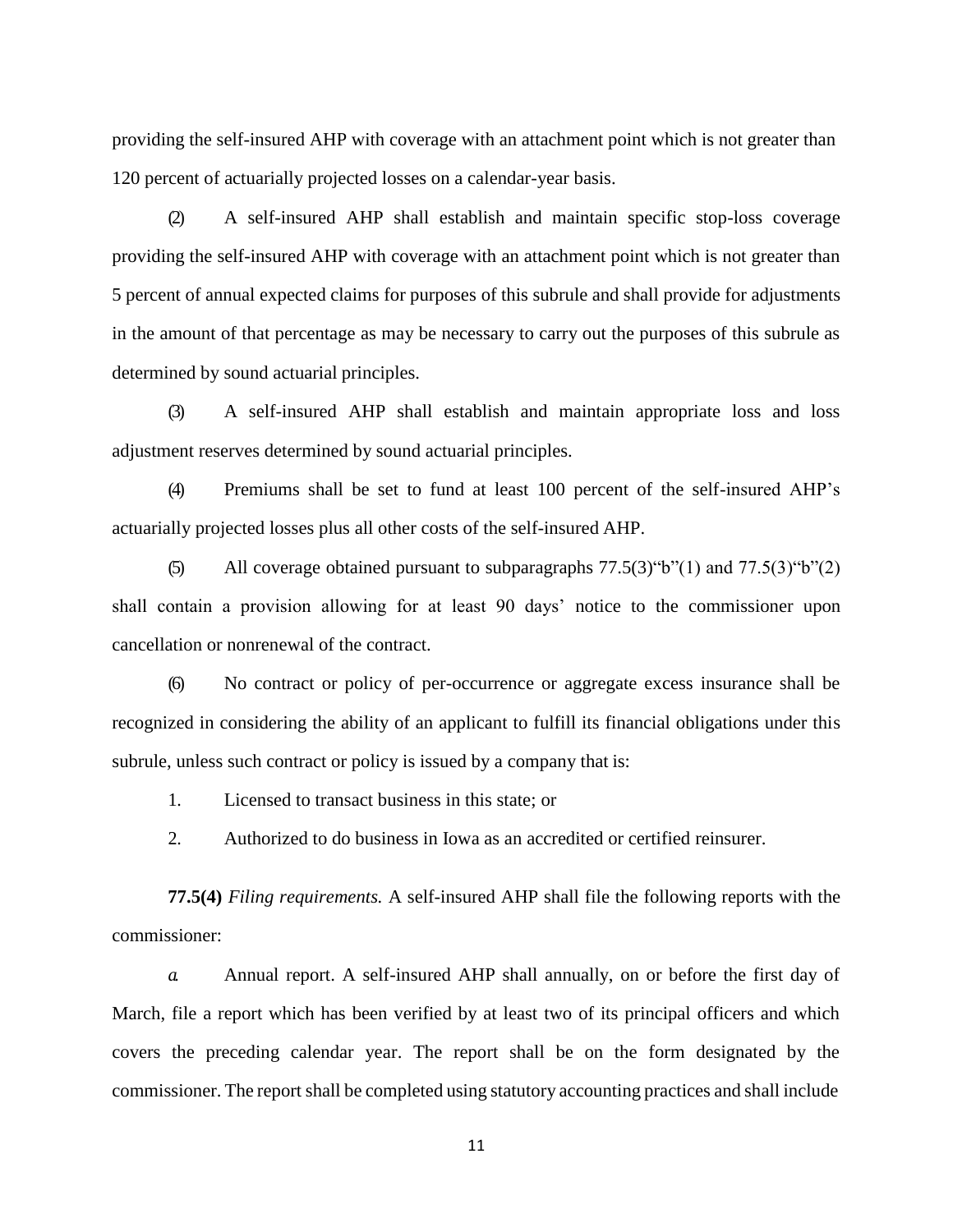information required by the commissioner. The commissioner may request additional reports and information from a self-insured AHP as deemed necessary.

*b.* Independent actuarial report. A self-insured AHP shall annually, on or before the first day of March, file an independent actuarial opinion prepared in conformance with this rule. The commissioner may conduct an independent actuarial review of a self-insured AHP in addition to the actuarial opinion required by this rule. The cost of any actuarial review shall be paid by the AHP.

*c.* Certificate of compliance*.* A self-insured AHP shall annually, on or before the first day of March, file a certificate of compliance, which shall be signed and dated by the appropriate officer representing the self-insured AHP and shall certify all of the following:

(1) That the plan meets the requirements of this rule and the applicable provisions of Iowa statutes and regulations.

(2) That an independent actuarial opinion that attests to the adequacy of reserves, rates, and the financial condition of the plan has been attached to the certificate of compliance. The actuarial opinion must include, but is not limited to, a brief commentary about the adequacy of the reserves, rates, and other financial condition of the plan, a test of the prior year's claim reserve, a brief description of how the reserves were calculated, and whether or not the plan is able to cover all reasonably anticipated expenses. The actuarial opinion shall be prepared, signed, and dated by a person who is a member of the American Academy of Actuaries.

(3) That a written complaint procedure has been implemented. The certificate of compliance shall also list the number of complaints filed by participants under the written complaint procedure, and the percentage of participants filing written complaints in the prior calendar year.

(4) That the self-insured AHP has contracted with an insurer authorized to do the business of insurance in this state or with a third-party administrator who holds a current certificate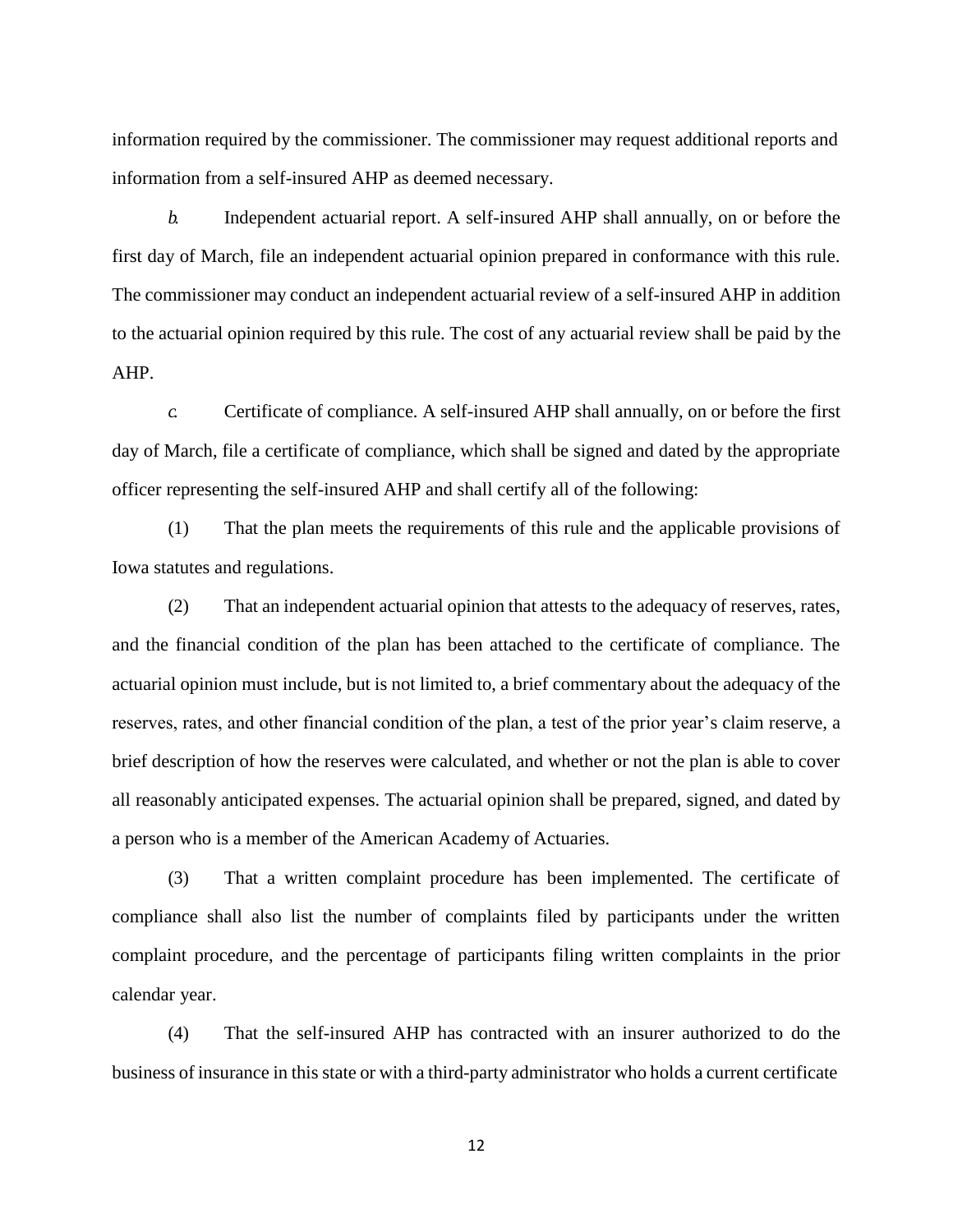of registration issued by the commissioner pursuant to Iowa Code section [510.21.](https://www.legis.iowa.gov/docs/ico/section/2018/510.21.pdf)

*d.* Quarterly updates. A self-insured AHP formed on or after January 1, 2019, shall provide during the first year after the commissioner issues the self-insured AHP's certificate of registration a quarterly update comparing projections to actual experience.

*e.* Modifications to plan of operations. A self-insured AHP shall file any modifications to the self-insured AHP's plan of operation, including but not limited to amendments to articles of incorporation and bylaws.

#### **77.5(5)** *Membership requirements*.

*a.* Any employer group or association that intends to form a self-insured AHP must have at least one substantial business purpose unrelated to offering and providing health coverage or other employee benefits to its employer members and their employees as set forth in 29 CFR  $§2510.3-5(b)(1).$ 

*b.* The employer group or association that wishes to form a self-insured AHP shall have been in existence for a period of five years at the time it seeks a certificate of registration as an AHP.

*c.* The employer group or association sponsoring the self-insured AHP shall collect annual dues from its employer members.

*d.* Each employer member of the group or association participating in the group health plan must be a person acting directly as an employer of at least one employee who is a participant covered under the plan. A working owner of a trade or business without common law employees may qualify as both an employer and employee when such working owner meets the requirements set forth in 29 CFR Section 2510.3-5(e).

*e.* Employer members of a group or association must demonstrate that there is a commonality of interest as defined in 29 CFR §2510.3-5(c).

*f.* Any employer member that participatesin an employee welfare benefit plan offered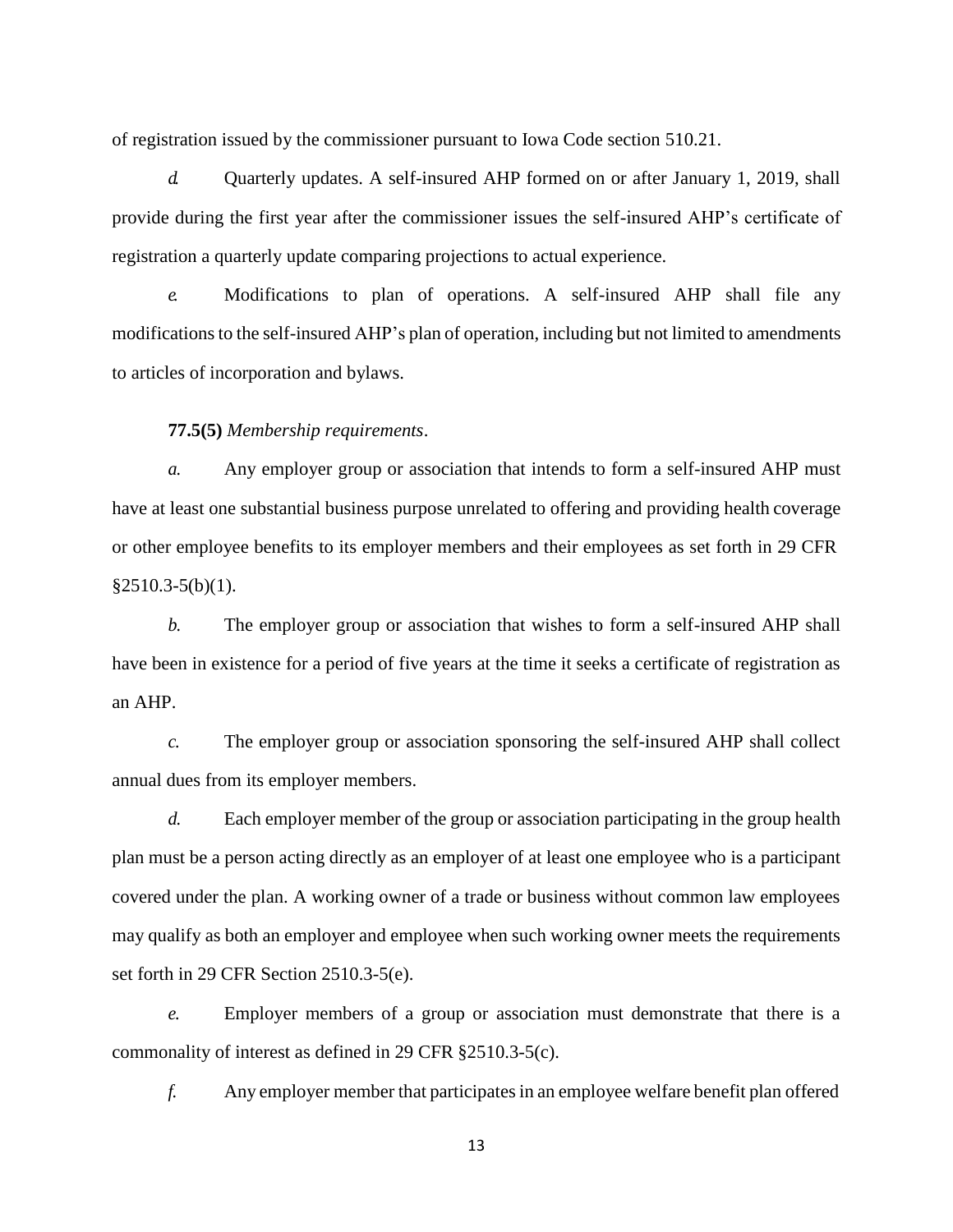by an AHP shall be a member of the employer group or association sponsoring the self-insured AHP.

*g.* Any employer member that participates in an employee welfare benefit plan offered by a self-insured AHP shall be required to participate in the self-insured AHP for a period of not less than five calendar years. Any contract issued by a self-insured AHP to an employer shall contain reasonable enforcement provisions, including but not limited to reasonable fees or assessments for early departure and for enrollment in another self-insured AHP during the earlydeparture period.

*h.* The activities of the self-insured AHP, including the establishment and maintenance of the employee welfare benefit plan, shall be controlled by the self-insured AHP's employer members, either directly or indirectly through the regular nomination and election of directors, trustees, officers, or other similar representatives to control on the employer members' behalf.

**77.5(6)** *Policy or contract.* All contracts issued by a self-insured AHP shall comply with the following:

*a.* Notice to purchasers. Every self-insured AHP application for coverage under the health plan and every policy and certificate issued by a self-insured AHP shall contain in 14-point type or, if electronic, of equivalent prominence, on the front page the following notice prominently displayed:

#### **NOTICE**

**This policy is issued by an association health plan (AHP), a type of multiple employee welfare arrangement (MEWA). MEWAs are not subject to all of the insurance laws and regulations of your state. State insurance insolvency guaranty funds are not available for your AHP MEWA. Please review the policy closely to understand the covered benefits.**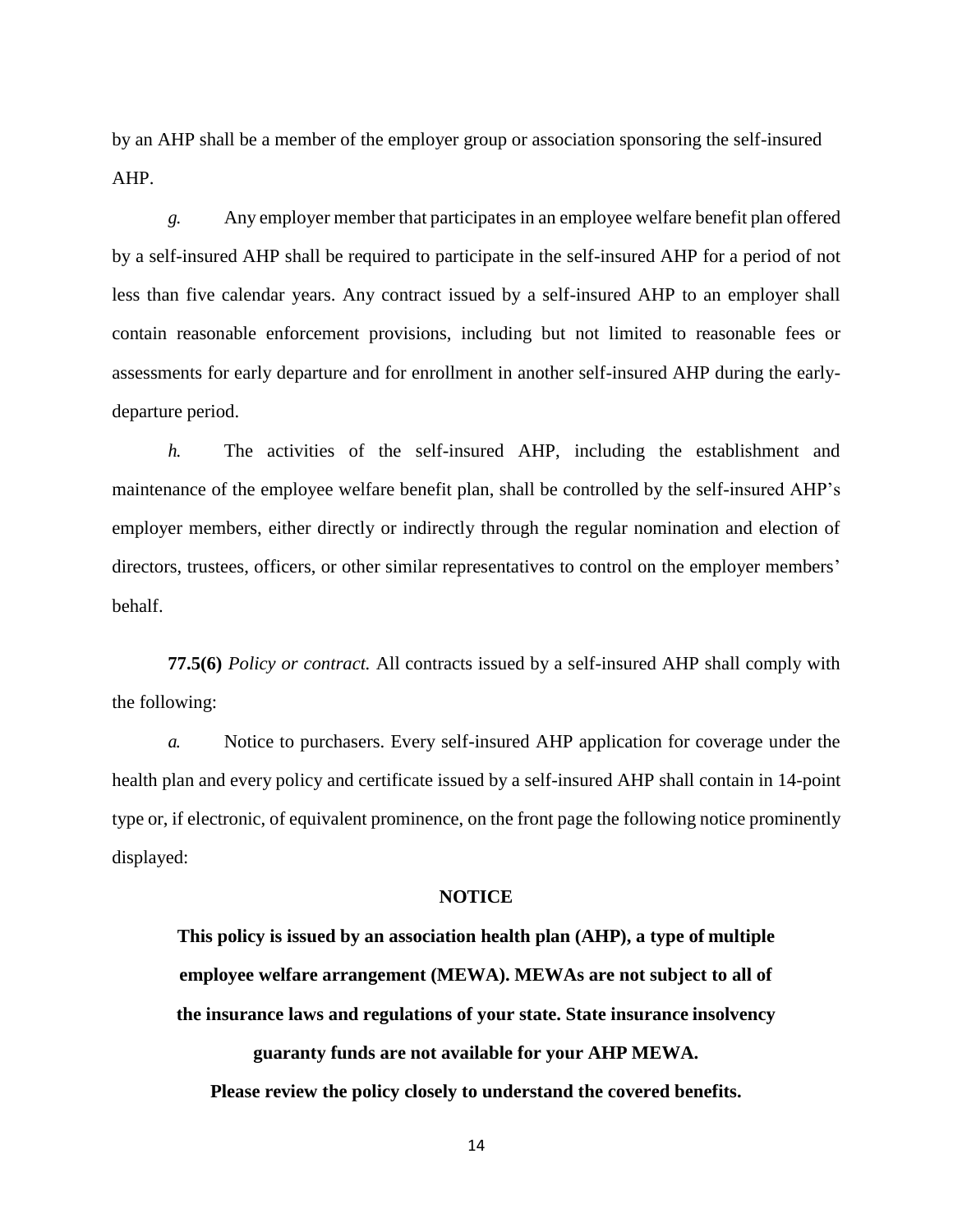*b.* Guaranteed issue*.* Self-insured AHPs shall offer on a guaranteed-issue basis health coverage to all individuals who qualify as enrollees of the employee welfare benefit plan offered by an employer member participating in the self-insured AHP. Further, if coverage is offered to spouses and dependents, the AHP shall offer on a guaranteed-issue basis health coverage to all of the spouses and dependents.

*c.* Types of benefits that can be offered. Self-insured AHPs shall offer only medical, dental, optical, surgical, hospital, accident and sickness, prescription, life insurance, or disability benefits. A self-insured AHP that offers life insurance benefits shall comply with all applicable provisions of the Iowa Code relating to life insurance and life insurance companies.

*d.* Compliance with HIPAA. All contracts or policies issued by a self-insured AHP shall conform to all the provisions of P.L. 104-191, the Health Insurance Portability and Accountability Act of 1996 (HIPAA), including but not limited to guaranteed issue of all products, preexisting condition limitations, renewability, and portability provisions as well as the issuance of prior coverage certificates to enrollees no longer eligible for plan coverage.

*e.* Compliance with state mandates. The health benefit plan offered by a self-insured AHP shall comply with all applicable state mandates, including Iowa Code chapter [514C,](https://www.legis.iowa.gov/docs/ico/chapter/2018/514C.pdf) as if such self-insured AHP were offering a group health policy under Iowa Code chapter 509.

*f.* Actuarial value. Every health benefit plan offered by a self-insured AHP must contain a level of coverage equal to or greater than that designed to provide benefits that are actuarially equivalent to 60 percent of the full actuarial value of the benefits provided under the plan.

*g.* Nondiscrimination. The self-insured AHP, and any health coverage offered by the self-insured AHP, must comply with the nondiscrimination provisions set forth in 29 CFR Section  $2510.3-5(d)(1)-(5)$ .

**77.5(7)** *Disclosure.* The following disclosure shall be made to each employer member of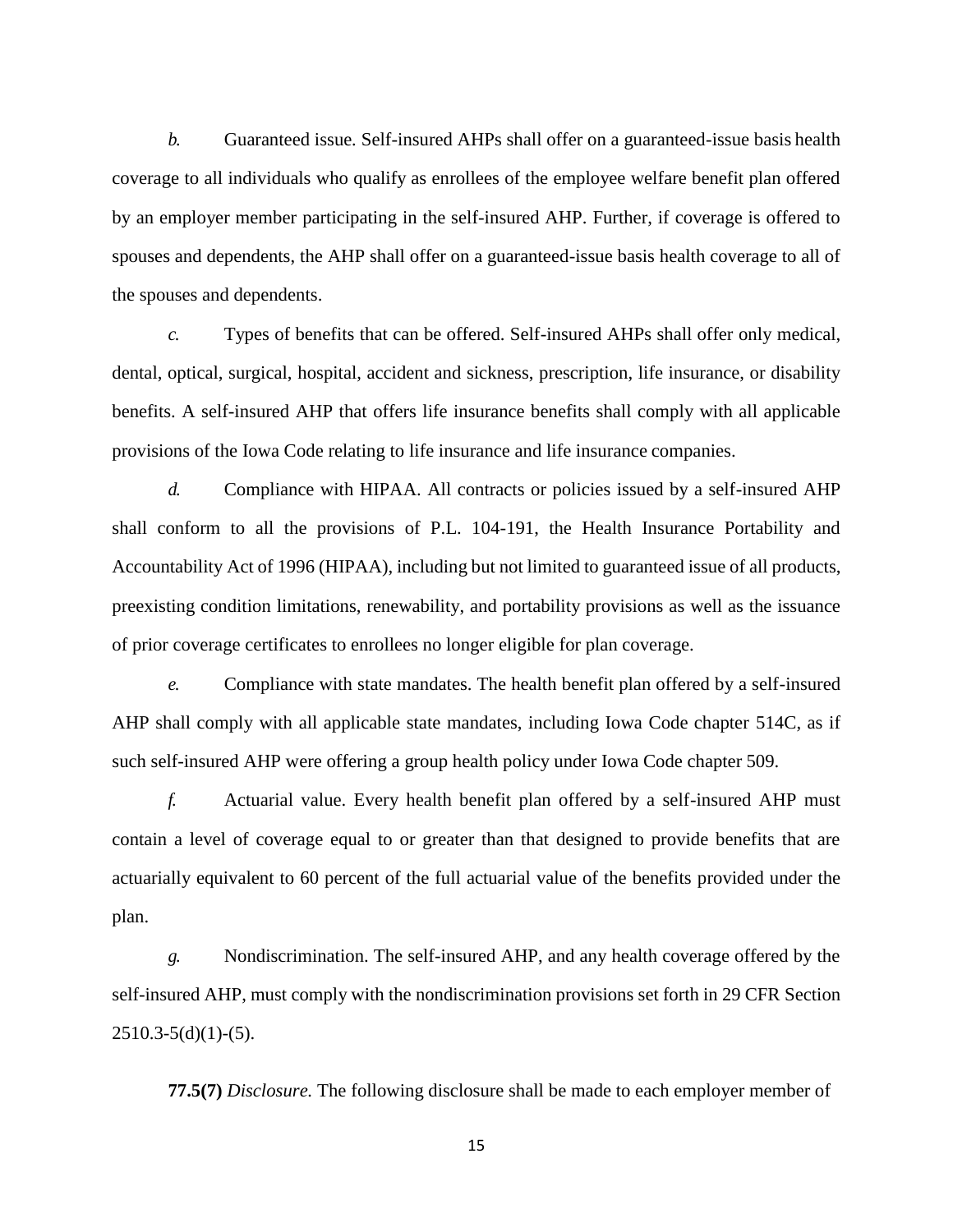the self-insured AHP:

**The benefits and coverages described herein are provided through a selfinsured trust fund established and funded in full or in part by a group of employers. It is not a licensed insurance company and it is not protected by a guaranty fund in the event of insolvency.**

**77.5(8)** *Filing fee.* A filing fee of \$100 shall accompany each application for a certificate of registration as a self-insured AHP.

**77.5(9)** *Applicability Date.* This rule is applicable on January 1, 2019 for any association that is in existence as of June 21, 2018. This rule is applicable on April 1, 2019 for any other employee welfare benefit plan established to be an operated as an association health plan sponsored by a group or association of employers as set forth herein.

**77.5(10)** *Agreements and management contracts.* Any agreement between the self-insured AHP and any administrator, service company, or other entity shall be made available for review in the office of the commissioner upon request by the commissioner.

#### **77.5(11)** *Examination.*

*a.* Each self-insured AHP shall be subject to examination by the commissioner in accordance with Iowa Code chapter [507, a](https://www.legis.iowa.gov/docs/ico/chapter/2018/507.pdf)s a "company," and as if the self-insured AHP is an "insurer," under the definitions of that chapter. Iowa Code chapter [507 s](https://www.legis.iowa.gov/docs/ico/chapter/2018/507.pdf)hall govern all aspects of the examination.

*b.* The commissioner may make an examination of a self-insured AHP as often as the commissioner considers it necessary, but not less frequently than once every five years. The expenses of the examination shall be assessed against the self-insured AHP being examined in a manner in which expenses of examinations are assessed against a company under Iowa Code chapter [507.](https://www.legis.iowa.gov/docs/ico/chapter/2018/507.pdf)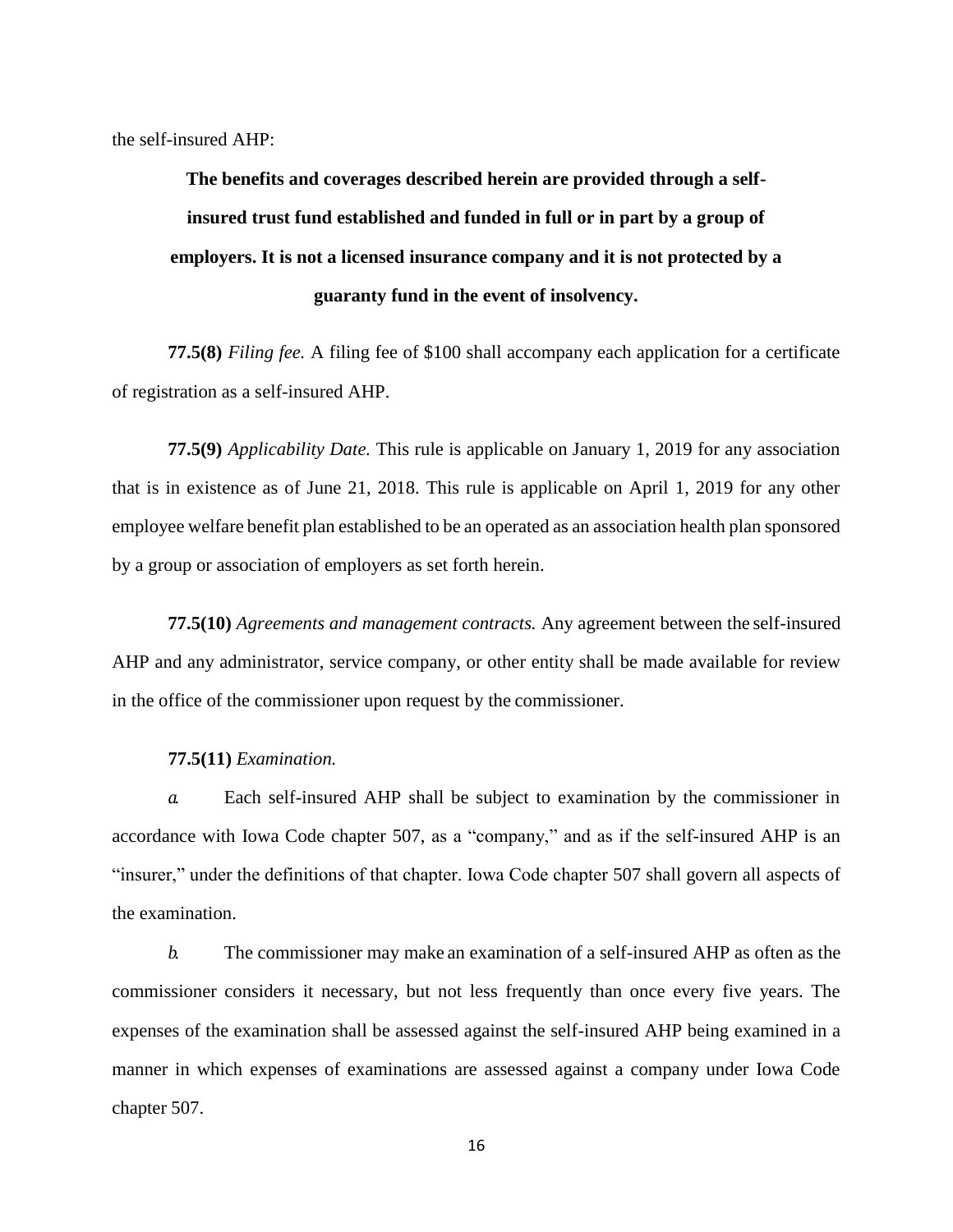**77.5(12)** *Trade practices and enforcement.* A self-insured AHP is subject to applicable provisions of the unfair trade practices Act, Iowa Code chapter [507B, a](https://www.legis.iowa.gov/docs/ico/chapter/2018/507B.pdf)s if the AHP is a "person" as defined in Iowa Code section 507B.2(1). The commissioner may investigate whether a selfinsured AHP has violated this rule and, after a hearing conducted pursuant to chapters 17A and 507B, may enter any orders authorized under Iowa Code 505, 507A, 507B, or any other applicable chapters.

**77.5(13)** *Insolvency.* The provisions of Iowa Code chapter [507C](https://www.legis.iowa.gov/docs/ico/chapter/2018/507C.pdf) shall apply to self-insured AHPs which shall be considered insurers for purposes of that chapter. However, a self-insured AHP shall not be subject to Iowa Code chapter [508C.](https://www.legis.iowa.gov/docs/ico/chapter/2018/508C.pdf)

**77.5(14)** *Suspension or revocation of certificate of registration.* The commissioner may sanction a self-insured AHP or suspend or revoke any certificate of registration issued to an AHP upon any of the following grounds:

*a.* Failure to comply with any provision of these rules or any applicable provision of the Iowa Code.

*b.* Failure to comply with any lawful order of the commissioner.

*c.* Failure to promptly pay lawful benefit claims.

*d.* Committing an unfair or deceptive act or practice.

*e.* Deterioration of financial condition adversely affecting the self-insured AHP's ability to pay claims.

*f.* A finding that the application or any necessary forms that have been filed with the commissioner contain fraudulent information or omissions.

*g.* A finding that the self-insured AHP or its administrator has misappropriated, converted, illegally withheld, or refused to pay over upon proper demand any moneys that belong to an employer member, a participant, or a person otherwise entitled thereto and that have been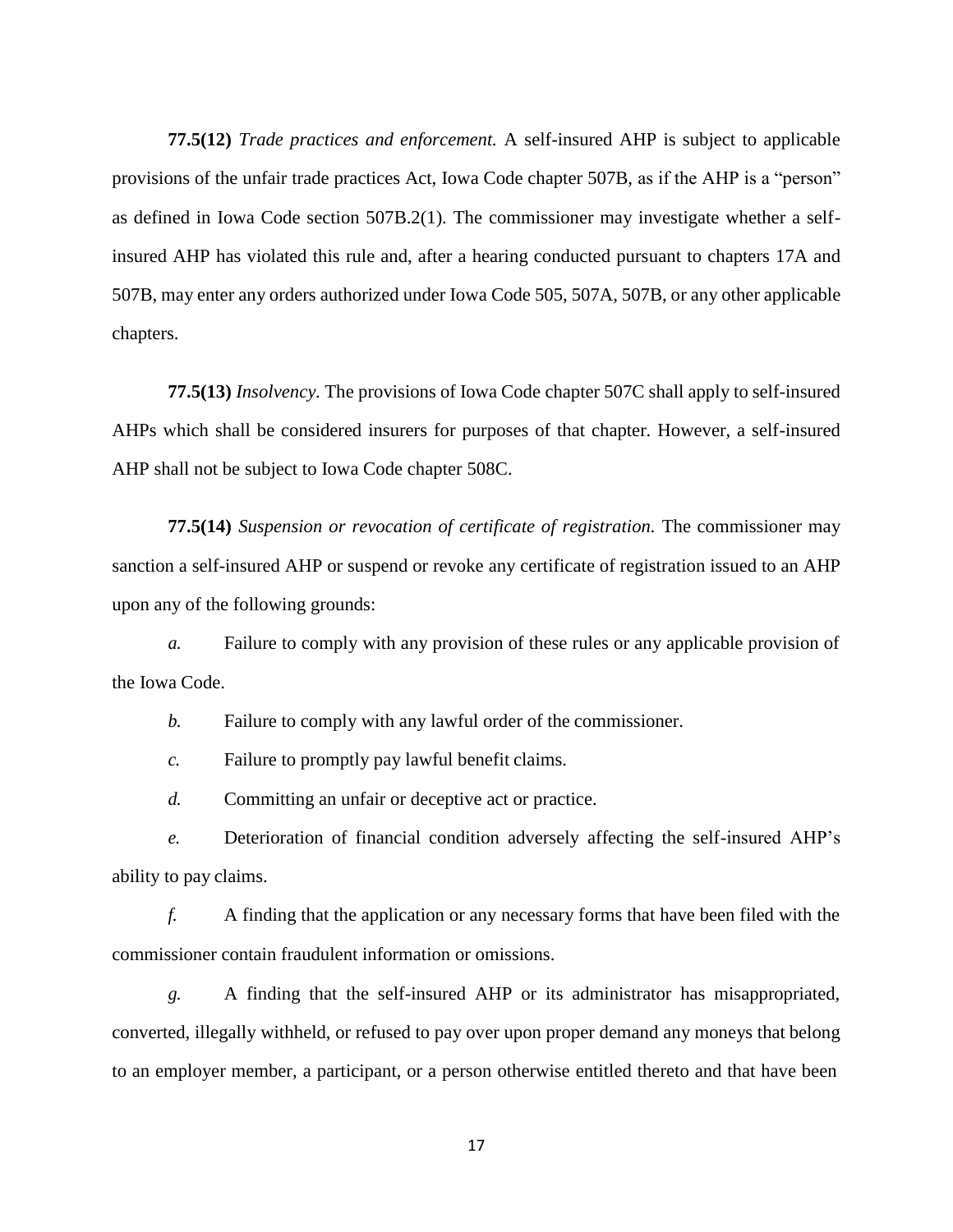entrusted to the self-insured AHP or its administrator in its fiduciary capacity.

# **191—77.6(507A) Fully insured association health plans.**

**77.6(1)** *Certificate of registration.* A person shall not establish or maintain a fully insured association health plan in this state unless the group or association of employers obtains and maintains a certificate of registration pursuant to this subsection. Such certificate of registration is required for all fully insured association health plans that elect to offer fully insured association health plans to residents of this state whether or not the AHP is domiciled in the state.

## **77.6(2)** *Application for certificate of registration for fully insured AHPs.*

*a.* A person wishing to obtain a certificate of registration as a fully insured AHP pursuant to this chapter shall submit an application to the commissioner. This application shall include the following:

(1) A business plan, including a copy of all health coverage contracts or other instruments which the fully insured AHP applicant proposes to make with or sell to its employer members or its association's or group's members, a copy of its health coverage description, and the printed matter to be used in the solicitation of employer members or its association's or group's members to purchase the health coverage.

(2) Copies of all articles, bylaws, agreements, or other documents or instruments describing the rights and obligations of employers, employees, and beneficiaries with respect to the fully insured AHP applicant.

(3) A current list of all members of the employer group or association sponsoring the fully insured AHP applicant, a description of the relationship among the employers, a description of how the relationship serves as the basis for the formation of the association or employer group, and a description of how the employer group or association complies with [paragraphs 77.6\(4\)"](https://www.legis.iowa.gov/docs/iac/rule/191.77.7.pdf)*a*" and [77.6\(4\)"](https://www.legis.iowa.gov/docs/iac/rule/191.77.7.pdf)*b,"* if applicable.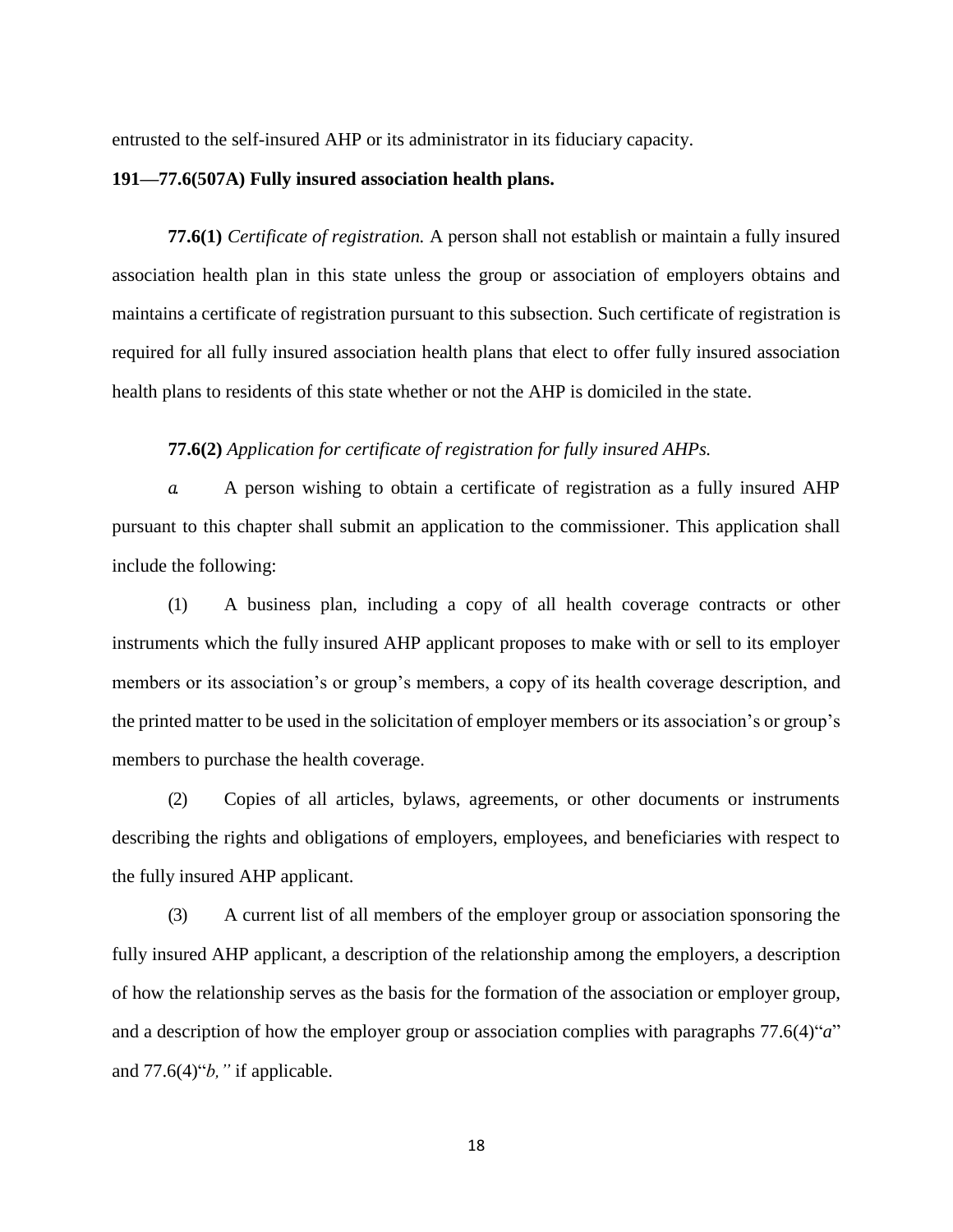(4) A description of the activities of the association or group of employers on behalf of its employer members or its association's or group's members other than the sponsorship of the fully insured AHP applicant, to further demonstrate compliance with [paragraph 77.6\(4\)"](https://www.legis.iowa.gov/docs/iac/rule/191.77.7.pdf)*a*", if applicable.

(5) A statement from an authorized representative of the fully insured AHP applicant that certifies all of the following:

1. The fully insured AHP applicant shall be administered by an insurer authorized to do the business of insurance in this state or by an authorized third-party administrator that holds a current certificate of registration issued by the commissioner pursuant to Iowa Code section [510.21.](https://www.legis.iowa.gov/docs/ico/section/2018/510.21.pdf)

2. The fully insured AHP applicant is established by a trade, industry, or professional association of employers that has a constitution or bylaws, is organized and maintained in good faith, and meets all membership requirements set forth in subrule [77.6\(4\).](https://www.legis.iowa.gov/docs/iac/rule/191.77.7.pdf)

3. The association or group of employers sponsoring the fully insured AHP applicant is engaged in at least one substantial business purpose for its members other than sponsorship of an employee welfare benefit plan.

4. The association is a nonprofit entity organized or authorized to do business under applicable Iowa law.

5. No insurance producers or benefits consultants established, sponsored, administer, or serve as a trustee or on the governing body of the fully insured AHP applicant.

(6) A certificate from an authorized representative of the fully insured AHP applicant that, to the best of the authorized representative's knowledge and belief, the fully insured AHP applicant is in compliance with all applicable provisions of the Employee Retirement Income Security Act of 1974 (29 U.S.C. Section 1001 et seq.).

(7) A description of and evidence of a mechanism, approved by the commissioner, to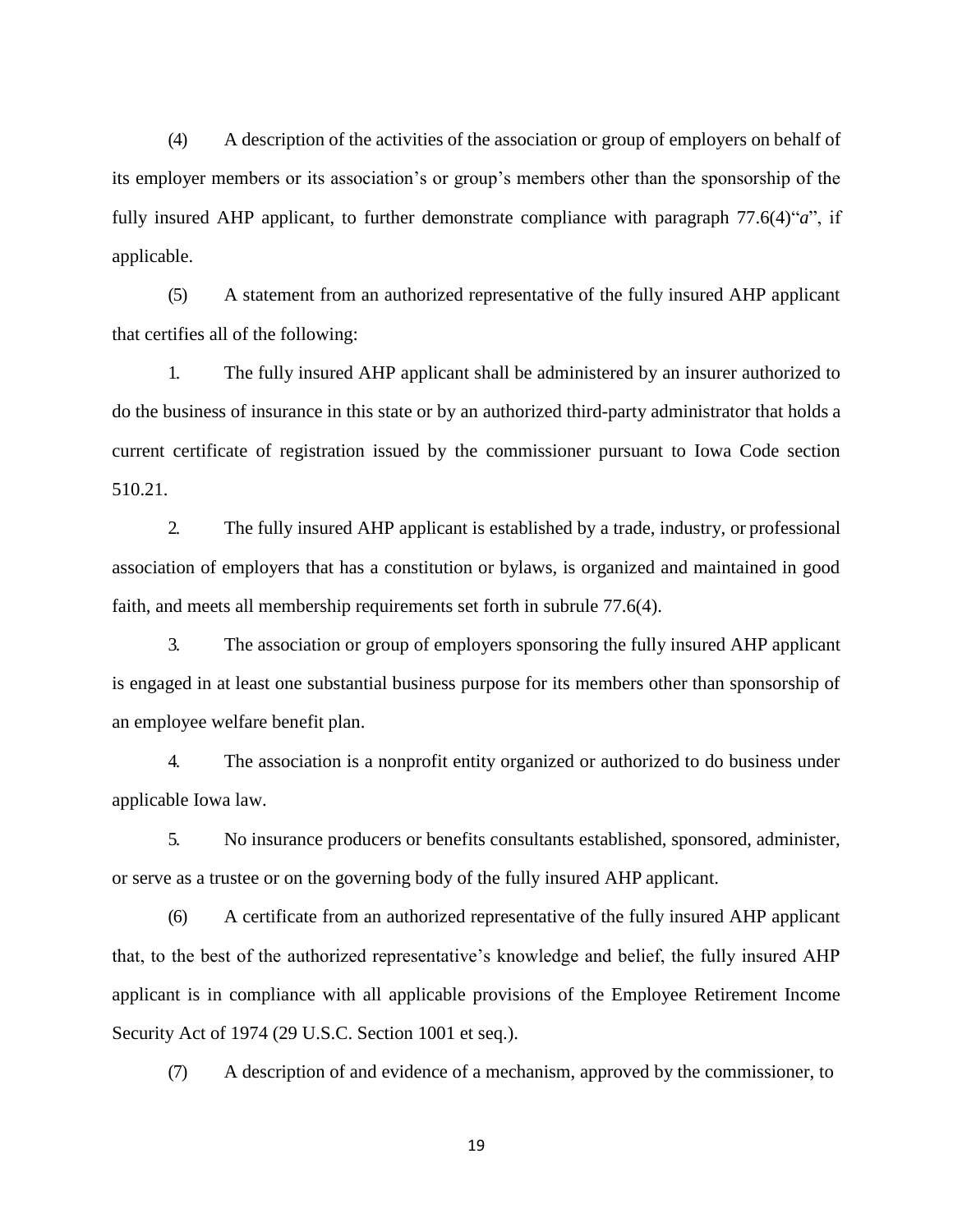ensure that claims shall be paid in the event a member of the fully insured AHP applicant is unable to comply with the fully insured AHP applicant's contribution requirements.

(8) A copy of the most recent Form M-1 filed by the fully insured AHP applicant with the U.S. Department of Labor, Pension and Welfare Benefits Administration.

(9) Biographical affidavits from all members of the board of directors of the fully insured AHP applicant. The affidavits shall be prepared using the current template for biographical affidavits prescribed by the National Association of Insurance Commissioners.

(10) Any additional information requested by the commissioner.

*b.* The commissioner shall examine the application and any supporting documents submitted by the fully insured AHP applicant. The commissioner may conduct any investigation that the commissioner may deem necessary and may examine under oath any persons interested in or connected with the fully insured AHP applicant.

*c.* Within a reasonable time, either the commissioner shall issue to the fully insured AHP applicant a certificate of registration upon finding that the fully insured AHP applicant has met all requirements or the commissioner shall deny the application for a certificate of registration and provide notice to the fully insured AHP applicant setting forth reasons for finding that the fully insured AHP applicant does not meet all the requirements. An unsuccessful fully insured AHP applicant may file a new application for a certificate of registration at any time.

**77.6(3)** *Filing requirements.* A fully insured AHP shall annually, on or before the first day of March, file a certificate of compliance, which shall be signed and dated by the appropriate officer representing the fully insured AHP and shall certify all of the following:

*a.* That the plan meets the requirements of this subsection and the applicable provisions of Iowa statutes and regulations.

*b.* That the fully insured AHP has contracted with an insurer authorized to do the business of insurance in this state or with a third-party administrator that holds a current certificate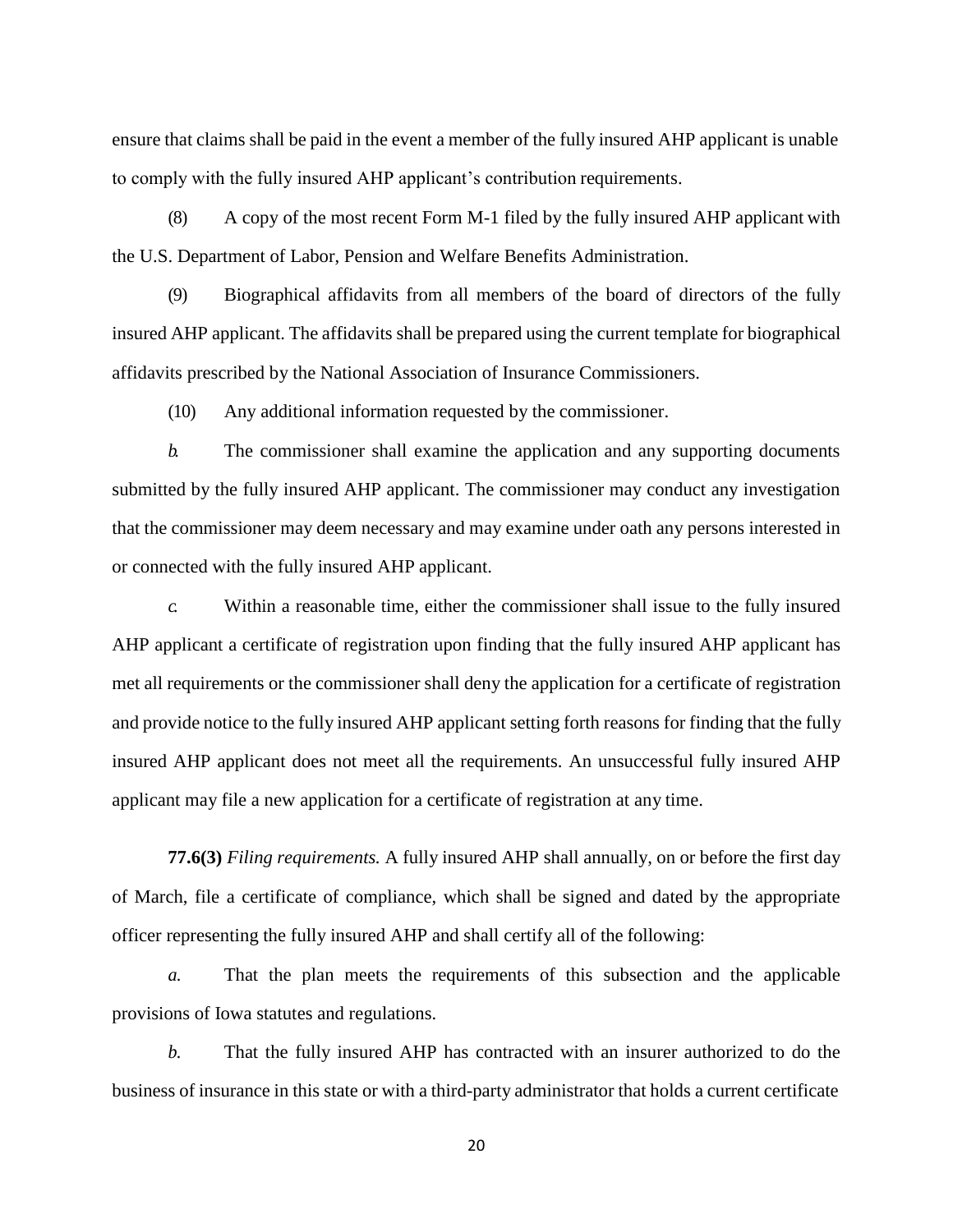of registration issued by the commissioner pursuant to Iowa Code section [510.21\)](https://www.legis.iowa.gov/docs/ico/section/2018/510.21.pdf).

**77.6(4)** *Membership requirements.*

*a.* Any employer group or association that intends to form a fully insured AHP must have at least one substantial business purpose unrelated to offering and providing health coverage or other employee benefits to its employer members and their employees as set forth in 29 CFR Section 2510.3-5(b)(1).

*b.* The employer group or association that wishes to form a fully insured AHP shall have been in existence for a period of five years at the time it seeks a certificate of registration as a fully insured AHP.

*c.* The employer group or association sponsoring the fully insured AHP shall collect annual dues from its employer members.

*d.* Each employer member of the group or association participating in the association health plan must be a person acting directly as an employer of at least one employee who is a participant covered under the plan. A working owner of a trade or business without common law employees may qualify as both an employer and employee when such working owner meets the requirements set forth in 29 CFR §2510.3-5(e).

*e.* Employer members of a group or association must demonstrate that there is a commonality of interest as defined in 29 CFR Section 2510.3-5(c).

*f.* Any employer member that participates in an employee welfare benefit plan offered by a fully insured AHP shall be a member of the employer group or association sponsoring the AHP.

*g.* Any employer member that participatesin an employee welfare benefit plan offered by a fully insured AHP shall be required to participate in the fully insured AHP for a period of not less than five calendar years. Any contract issued by a fully insured AHP to an employer shall contain reasonable enforcement provisions, including but not limited to reasonable fees or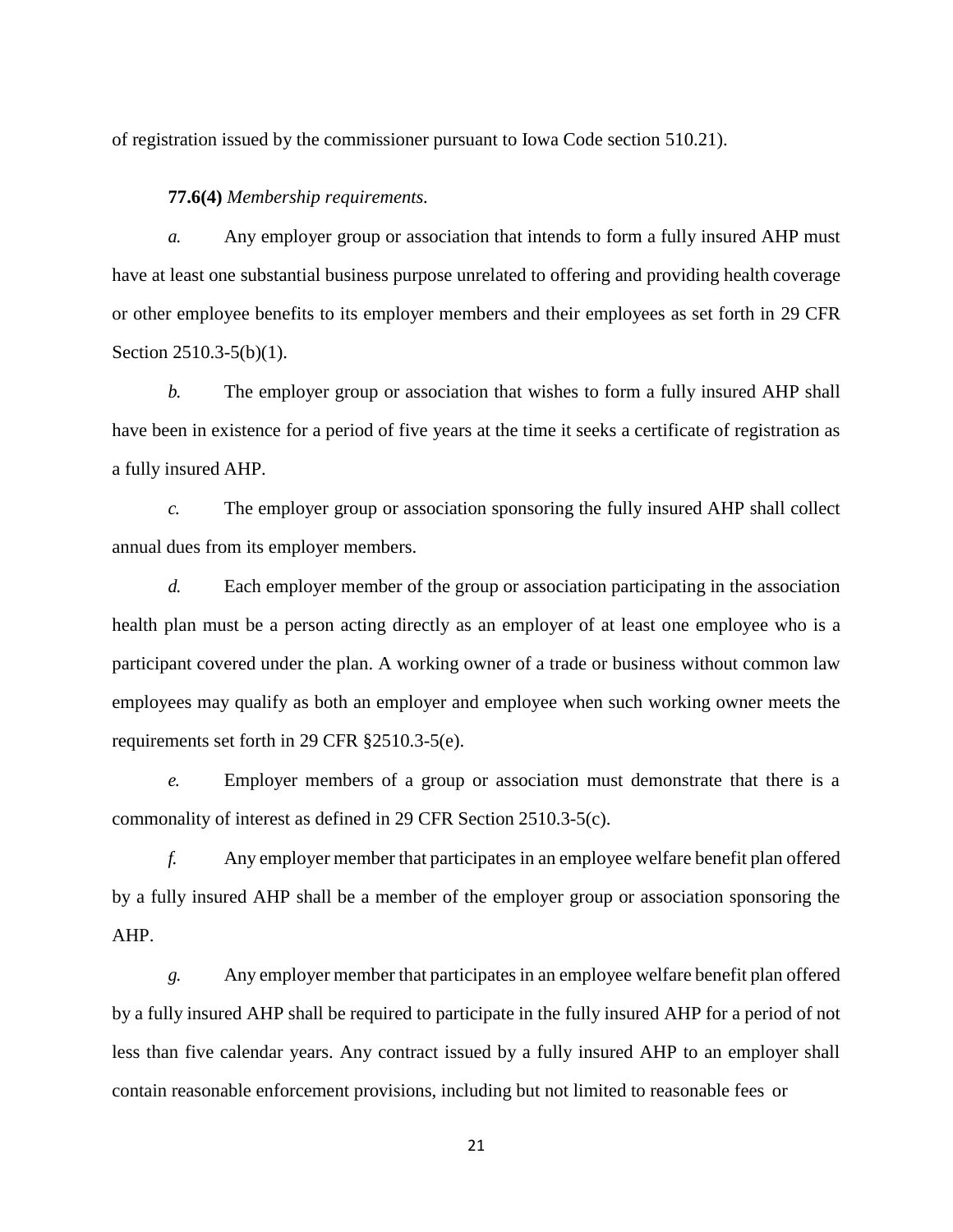assessments for early departure and for enrollment in another fully insured AHP during the earlydeparture period.

*h.* The activities of the fully insured AHP, including the establishment and maintenance of the employee welfare benefit plan, shall be controlled by the fully insured AHP's employer members, either directly or indirectly through the regular nomination and election of directors, trustees, officers, or other similar representatives to control on the employer members' behalf.

**77.6(5)** *Policy or contract.* Every health benefit plan offered by any insurer to the fully insured AHP shall comply with the following:

*a.* Notice to purchasers. Every health benefit plan application for coverage and every policy and certificate issued by an insurer to a fully insured AHP shall contain in 14-point type or, if electronic, of equivalent prominence, on the front page the following notice prominently displayed:

### **NOTICE**

**This policy is issued by a fully insured association health plan (AHP), a type of multiple employer welfare arrangement (MEWA). MEWAs are not subject to all of the insurance laws and regulations of your state. State insurance insolvency guaranty funds are not available for your AHP MEWA.** 

**Please review the policy closely to understand the covered benefits.**

*b.* Guaranteed issue. An insurer offering a health benefit plan to a fully insured AHP shall guarantee acceptance of all eligible individuals that are part of the employer members or association's or group's members of the fully insured AHP and, if coverage is offered to spouses and dependents, to all of the spouses and dependents.

*c.* Types of benefits that can be offered. Fully insured AHPs shall offer only medical, dental, optical, surgical, hospital, accident and sickness, prescription, life insurance, or disability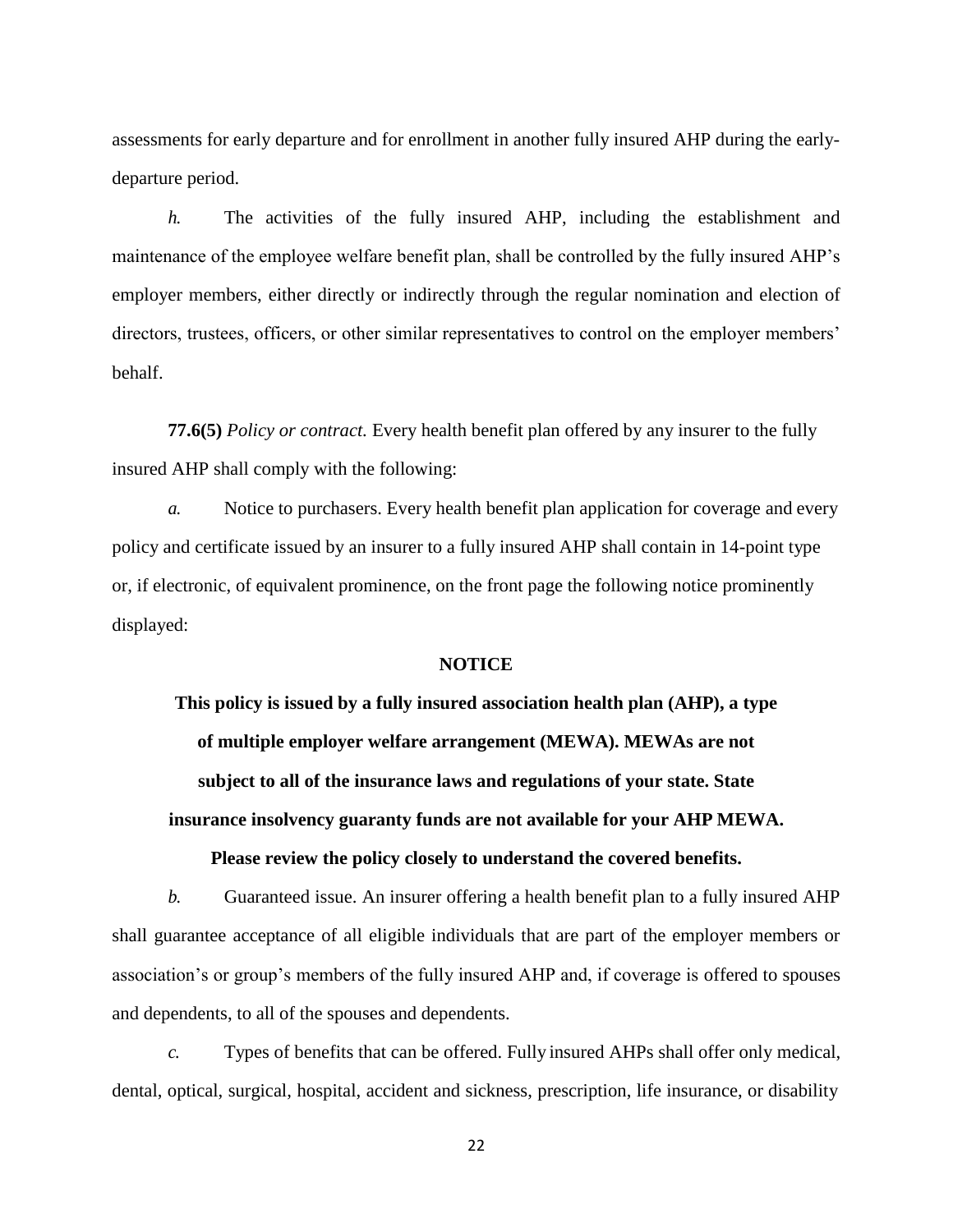benefits. A fully insured AHP that offers life insurance benefits shall comply with all applicable provisions of the Iowa Code relating to life insurance and life insurance companies.

*d.* Compliance with HIPAA. All contracts or policies issued by a fully insured AHP shall conform to all the provisions of P.L.104-191, the Health Insurance Portability and Accountability Act of 1996 (HIPAA), including but not limited to guaranteed issue of all products, preexisting condition limitations, renewability, and portability provisions as well as the issuance of prior coverage certificates to enrollees no longer eligible for plan coverage.

*e.* Compliance with state mandates. Every health benefit plan offered by an insurer to a fully insured AHP shall comply with all applicable state mandates, including Iowa Code chapter 514C, as if the health benefit plan were a group health policy under Iowa Code chapter 509.

*f.* Actuarial value. Every health benefit plan offered by an insurer to a fully insured AHP must contain a level of coverage equal to or greater than that designed to provide benefits that are actuarially equivalent to 60 percent of the full actuarial value of the benefits provided under the plan.

*g.* Nondiscrimination*.* Any health coverage offered by an insurer to the fully insured AHP must comply with the nondiscrimination provisions set forth in 29 CFR Section 2510.3-  $5(d)(1)-(5)$ .

**77.6(6)** *Filing fee.* A filing fee of \$100 shall accompany each application for a certificate of registration as a fully insured AHP.

**77.6(7)** *Trade practices and enforcement.* A fully insured AHP is subject to applicable provisions of th unfair trade practices Act, Iowa Code chapter [507B, a](https://www.legis.iowa.gov/docs/ico/chapter/2018/507B.pdf)s if the AHP is a "person" defined in Iowa Code section 507B.2(1). The commissioner may investigate whether a fully insured AHP or an insurer providing health benefit plans under the direction of a fully insured AHP has violated this rule, and after a hearing conducted pursuant to Iowa Code chapters 17A and